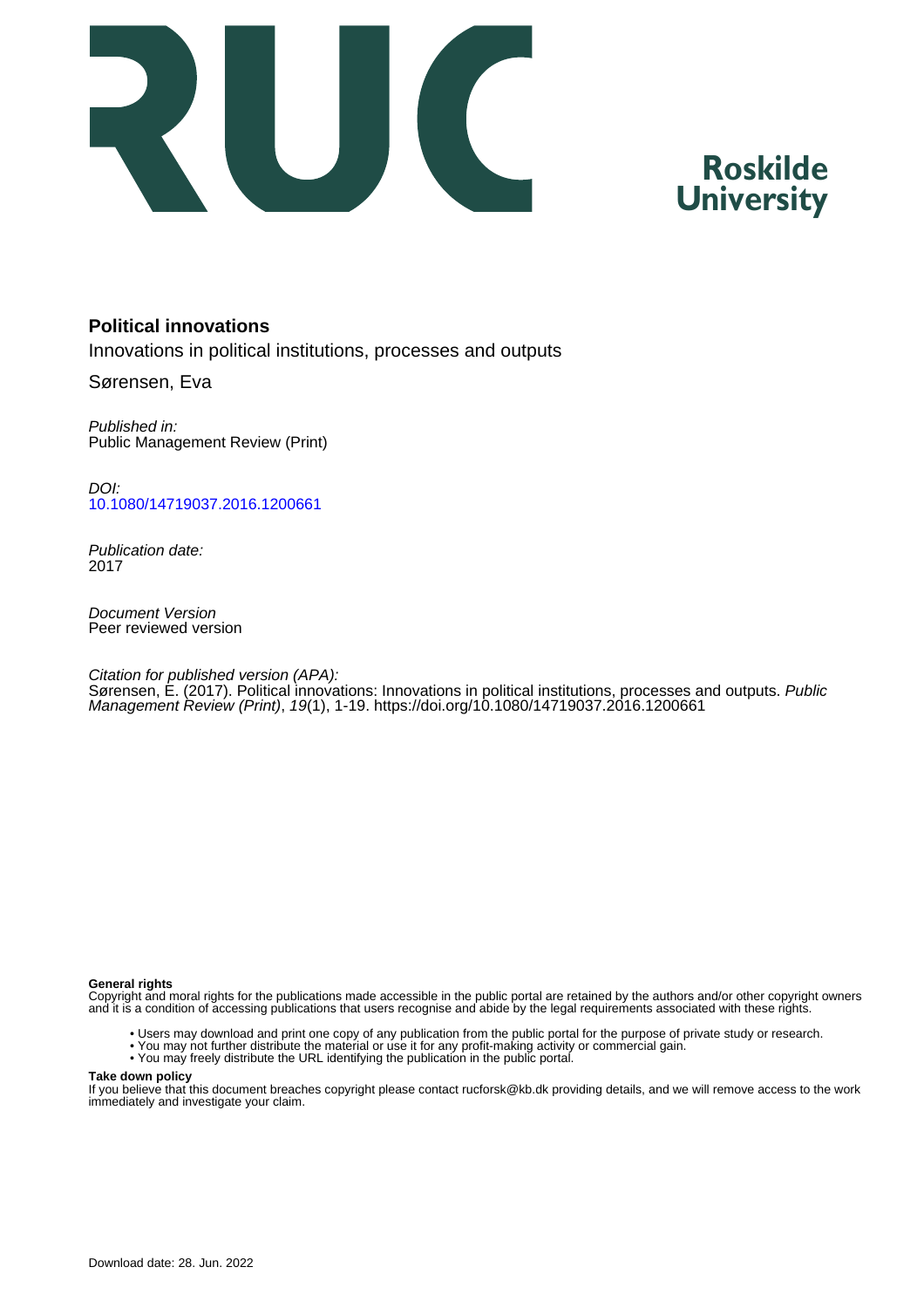# **Innovations in political institutions, processes and outputs**

Eva Sørensen

#### **Abstract**

*Public innovation has become a key objective for governments all over the Western world and is a growing research area among students of public policy and governance. At the heart of this new agenda is the search for ways to make the public sector more innovative. Governments and researchers alike are mainly interested in assessing and promoting innovations in public service delivery, but have paid little or no attention to the need for innovations in polity, politics and policy. This article proposes a research agenda for studying innovations in political institutions, in the political process and in policy outputs. It proposes a number of research themes related to political innovations that call for scholarly attention, and identifies push and pull factors influencing the likelihood that these themes will be addressed in future research.* 

#### **Introduction**

Public innovation has risen to the top of the agenda among governments all over the Western world (OECD, 2012; US, 2012, 2013; EU-Commission, 2013; UK, 2014). The message is clear: the public sector needs to become more innovative in order to meet the demands of modern society. There is also a growing interest in public innovation amongst students of public policy and governance, who are currently working to define and conceptualise public innovation, analyse drivers of, and barriers to, innovation in the public sector, and prescribe ways to make the public sector more innovative. However, researchers have so far mainly theorised, studied and analysed issues related to innovations in public services and public delivery, asking questions such as: what new services, production methods, procedures and organisational set-ups for service provision have emerged? How are the innovations produced and who is involved? Which management capacities and tool kits are used, and to what effect? What impact do different innovations have on the quality and price of public service provision (Osborne and Brown, 2005; Osborne and Brown, 2013; Mulgan, 2014)? This burgeoning body of research on public service innovation is both valuable and relevant, as it provides important knowledge about how the public sector shapes public service innovation, as well as about how, and to what extent, such innovations affect the efficiency and effectiveness of public governance. What has so far been overlooked, however, is the fact that public service innovation takes place in a political context, and that innovations in polity, politics and policy are fundamental aspects of public innovation. A comprehensive research agenda on public innovation should, therefore, include studies of *political innovation* that I will, at this point, tentatively define as intentional efforts to transform political institutions designed to make authoritative political decisions (polity), the political processes that lead to such decisions (politics), and the content of the resulting policies (policy).

The aim of this article is to put political innovation on the public innovation research agenda by proposing a number of research themes that, in this particular day and age, call for scholarly attention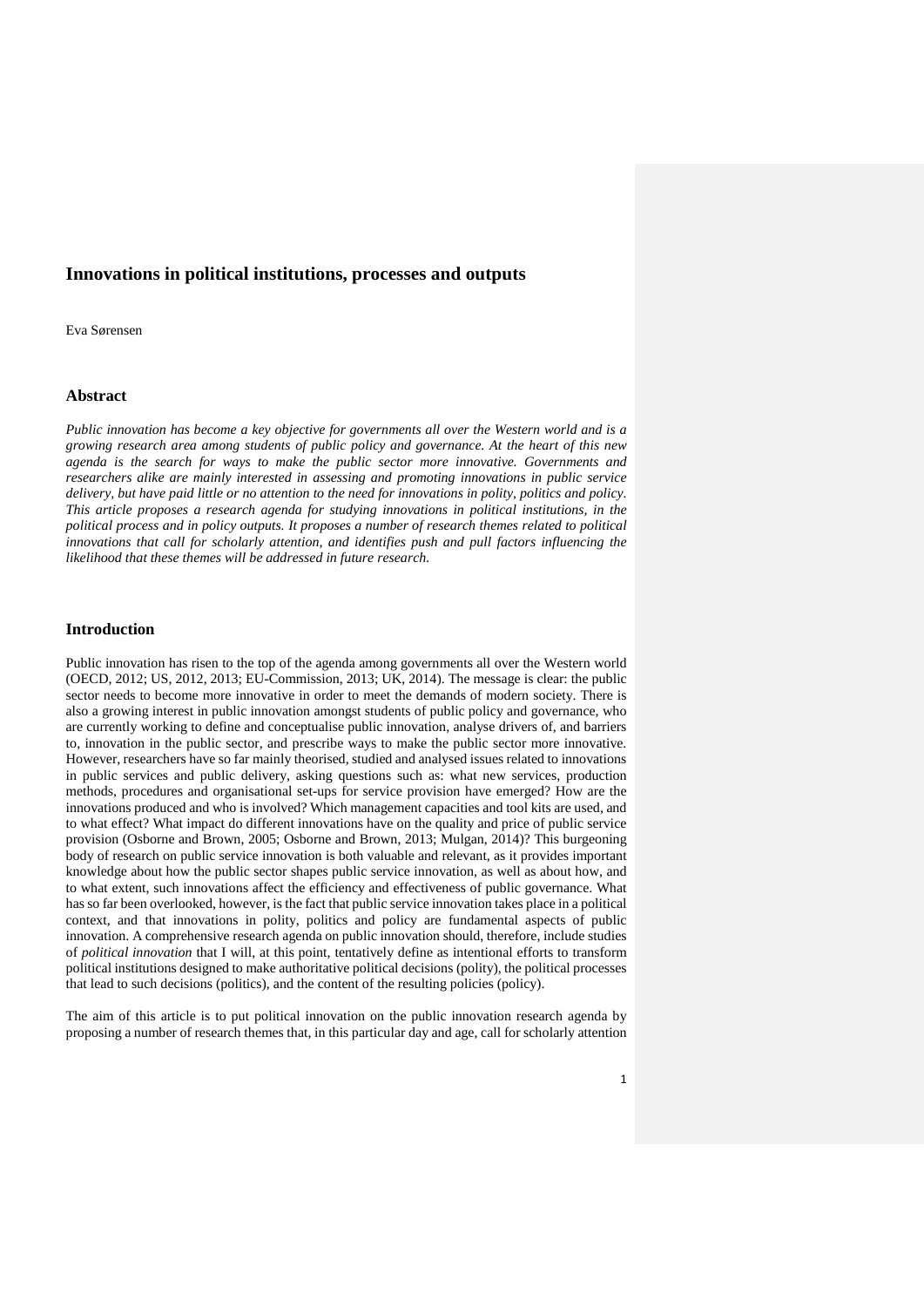and debate. Before moving on, I should clarify that public innovation, be it a service innovation or a political innovation, is not a goal in itself. It is a means to an end, which is to produce public value, however, that may be defined during the authoritative political process. At a given point in time, stability may be perceived as more important than innovation in achieving this goal, and much of the time the trick is to balance the need for stability against the need for change and innovation. The new public innovation agenda is important because it demonstrates that public innovation is actually an option. This is an important insight at a time when Western governments seem particularly eager to transform the public sector in order to improve its ability to deal efficiently, effectively and democratically with proliferating wicked and unruly problems (Levin *et al*, 2012), as well as to overcome growing legitimacy problems (Dalton, 2004; Rothstein, 2009).

The article starts by outlining the emerging public innovation agenda and its tendency to overlook political innovations. Political innovations are then defined, and their important role in public innovation is described. With a point of departure in cutting-edge public policy and governance research, I list a number of research themes and questions that call for studies of, and between, innovations in polity, politics and policy, and I assess the prospects for political innovation to rise to the top of the public sector innovation agenda in the coming years.

### **The emerging agenda on public sector innovation**

Until recently, it was a truism that public bureaucracies were naturally, either for better or worse, resistant and aversive to change, and were capable of no creativity to speak of (Weber, 1947; Downs, 1957). Innovation was perceived as something businesses carried out in order to survive in competitive markets and, if anything, the role of the public sector was to give domestic firms easy access to innovation assets such as cutting-edge scientific knowledge, a well-educated labour force, and a supportive infrastructure. The purpose was to spur economic growth and prosperity in society, and the private sector was perceived as the motor for achieving this (OECD, 2015). A Google search for the terms 'public sector and innovation' illustrates that this approach to the relationship between the public sector and innovation still prevails, with triple helix and partnership models featuring among more recent developments in our understanding of how the public sector can promote private innovation and growth (Leydesdorff and Etzkowitz, 1998; National Science Foundation, 2015). However, a new public sector approach to innovation is gradually gaining momentum in Western liberal democracies, which focuses on how the public sector itself can become more innovative. In Canada, the government has set in motion an innovation process that aims to recast the public school system in order to focus on learning instead of teaching; Danish municipalities are currently engaged in developing services for the elderly that focus on rehabilitation rather than care; and the UK is on the lookout for new innovative measures to engage the public in ensuring public safety through different forms of community policing. What unites these endeavours is that they represent openended attempts to develop new, innovative approaches to solving public tasks.

Claims to causality are a risky business in the social sciences, and caution is called for when it comes to explaining why new issues enter government agendas. Robert Kingdon (1984) points to randomness, coincidence and policy entrepreneurs with a good sense of timing as important factors in agenda setting; and Christopher Pollitt and Peter Hupe (2011: 641) use the term 'magic concept' to describe topics such as 'innovation' that have what it takes to attract broad-based attention from decision makers, notably a vague, fuzzy meaning and positive connotations. Yet none of these factors can explain why public innovation is entering government agendas right now. Innovation theory is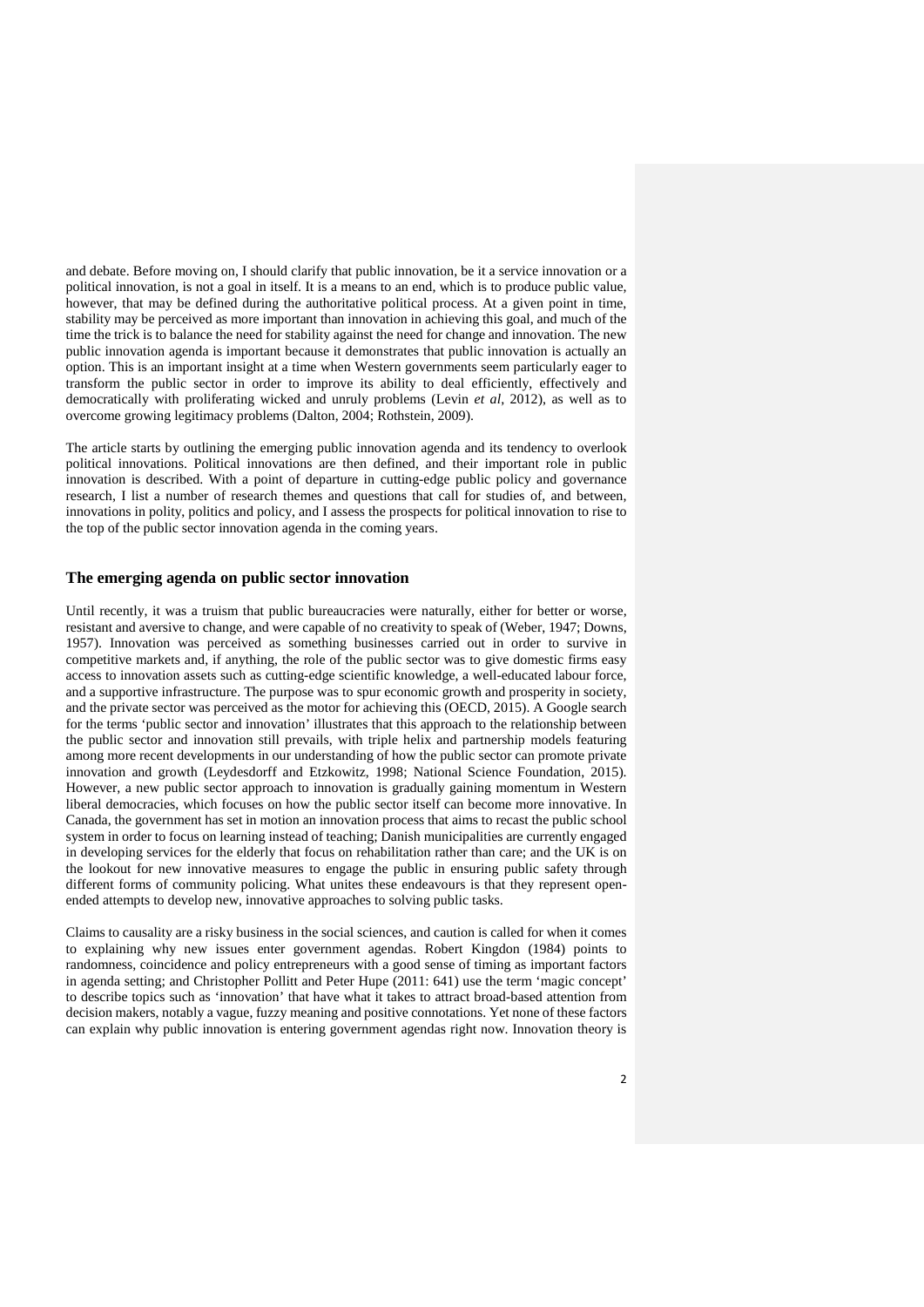helpful, however, in pointing out that innovations are driven by push and pull factors (Torfing, 2016). Pull factors are when ambitions are voiced and appear realistic to pursue. Push factors are when a given state of affairs is perceived as dangerous and unsustainable.

Taking departure in this *pull-push terminology*, the growing interest in making the public sector more innovative can, on the pull factor side, be explained by positive experiences with introducing ICT in the public sector in the 1990s that have nurtured a growing belief in, and ambition to develop, a new and different kind of public sector (Contini and Anzara, 2009). The push factors include: intensified global competition that has transformed nations into competition states (Cerney, 1997). Whether a country wins or loses in the global competition for economic growth is no longer viewed as depending solely on the ability of domestic firms to innovate, and the support they get from public authorities in doing so. Winning or losing also depends on the efficiency and effectiveness of the way society is governed. Since the 1980s, governments have launched initiatives and reforms aimed at rendering public governance more efficient and effective (Hood, 1991; Osborne and Gaebler, 1993), but disappointing efficiency gains, growing fiscal austerity and rising citizen demands for public services at the beginning of the 21st century have put pressure on Western governments to find more radical ways to create more for less, and innovation promises exactly that (Pollitt, 2010; Hood and Dixon, 2015). In addition to the pressure for increased efficiency, there is a push to improve the quality of public governance. The public performance measurement regimes that emerged in the wake of the New Public Management reforms of the 1980s and 1990s have revealed an effectiveness deficit in a number of policy areas. The problem-solving capacity of the public sector is simply insufficient. Some researchers explain this effectiveness deficit as the result of a growth in wicked policy problems with a high level of complexity (Mayntz, 1993; Kooiman, 1993; Pierre and Peters, 2000; Koppenjan and Klijn, 2004); while others speak of policy execution problems stemming from misinformed policies (Macmillan and Cain, 2010; Ansell, Sørensen and Torfing, forthcoming). The message is the same, however: the public sector must become more effective, and that calls for innovation.

After the turn of the century, many public policy and governance researchers parted ways with the general assumption that public innovation is an oxymoron, and embarked on open-ended studies of the realities of public sector innovation, developing theories that sought to identify the specific drivers and barriers to public innovation, and proposing ways to make the public sector more innovative (Borins, 2001, 2014; Eggers and Singh, 2009; Bekkers, Edelenbos and Steijn, 2011; Hartley, Torfing and Sørensen, 2013; Agger et al, 2014). The main focus of attention in this research has been on service innovation e.g. innovations in the content of public services as well as in the way they are provided. This service-oriented approach to innovation is inspired by traditional as well as newer theories of private sector innovation (Schumpeter, 1939; Nijssen et al, 2006) that speak directly to the aspirations of current governments to develop a public sector that produces more and better public services for less.

The emerging research on public service innovation is important, but it tends to overlook the fact that, unlike in the private sector, public innovation takes place in a political organisational context. Public service innovations are not only conditioned by what service users want but also by what political decision makers prioritise in terms of funding, and chose to regulate with reference to more or less contested political perceptions of what is right, just and valuable for the individual citizens as well as for society.

This political context has two immediate implications for a research agenda on public innovation. First, it calls for studies of how public service innovation is conditioned by existing policies and the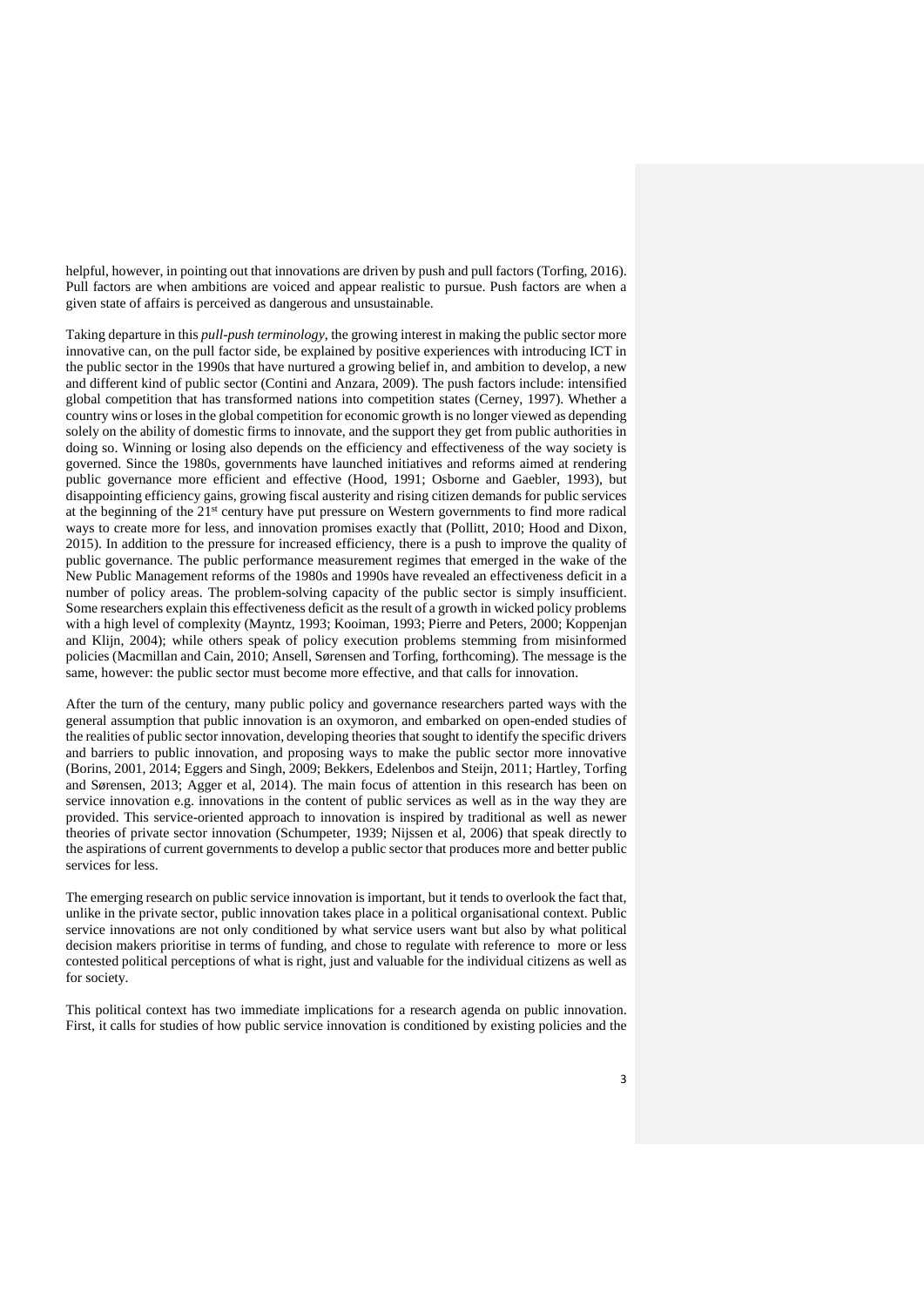political climate that exists in a given context. Studies are needed of service innovations in the light of whether or not they are developed in a context of intense political contestation. Also relevant are studies of how bottom-up service innovations initiated and developed by employees and/or relevant and affected citizens are endorsed by politicians, and of how, and to what effect, service innovations are initiated by governments as part of their political programmes.

Second, a comprehensive public innovation research programme must include studies of political innovations in their own right. Political institutions (polity), processes (politics) and programmes (policy) are more or less constantly being transformed, but these transformations are rarely analysed as instances of public innovation. Public innovation research must be able to provide descriptions, analyses and assessments of any resulting changes in the political system, as well as in their purpose and impact, including how the changes affect political systems' own ability to innovate in the years that follow. The proposed distinction between innovations in polity, politics and policy is intended for analytical purposes only, and a research agenda should not fail to include studies of how the three are interrelated. Institutional innovations may or may not promote innovations in politics, and innovations in politics may either reduce or hamper political systems' policy innovation capacity. A new, innovative policy may also affect political institutions in ways that promote or hamper future policy innovations. Hence, theory building and empirical research are needed that improve our knowledge about the interdependencies between innovations in polity, politics and policy (Agger and Sørensen, 2014; Helms, 2015). Figure 1 illustrates the types of innovations and interdependencies that lend themselves to theorising and investigation as part of a research agenda on political innovation.



Figure 1: Research agenda on political innovation

**What are innovations in polity, politics and policy?**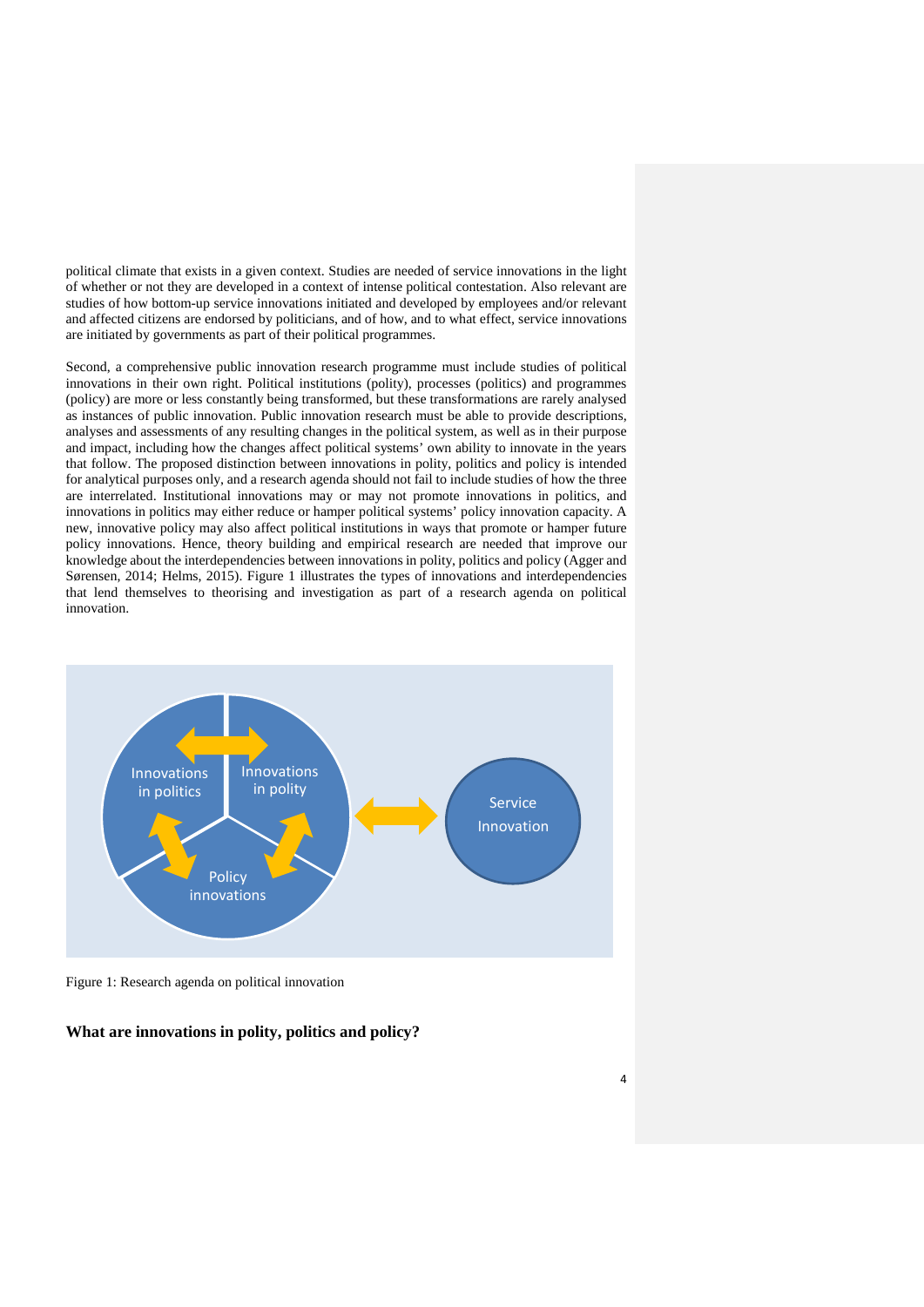The first step in clarifying what political innovation is must be to define innovation. Although definitions of innovation differ greatly, most innovation theories would agree that innovation involves *an intentional development and realization of new creative ideas* (Torfing, 2016). Innovations can be new products but they can also be new organisational designs and production methods and processes. In order to count as an innovation, the thing that is being developed must be qualitatively new and produce some form of qualitative step change, discontinuity or, as Schumpeter (1939) calls it, 'creative destruction' of existing products, structures or processes. The new thing does not have to qualify as 'never seen before' to count as an innovation, but must be new to the context in question, and innovations can be, and often are, adaptions of innovations developed elsewhere (Rogers, 1995). The diffusion of innovations is therefore not only important because it secures the more extensive application of a new innovation, but also because diffusion tends to inspire and trigger innovations in other contexts. The same dynamic applies to innovations in products, structures and processes.

Innovations can take the form of small, incremental adjustments but they can also be radical in the sense that they turn things around completely, leading to a third order reconceptualization of the meaning and purpose of a phenomenon. All innovations involve risk taking (Osborne and Brown, 2013), but radical innovations are particularly risky because the unintended outcomes that most innovations produce can be costly and difficult to remedy (Keizer and Halman, 2007). Incremental, step-by-step innovations tend to result in fewer, and less devastating, failures and disasters, but the potential gains are also fewer. Although the term 'innovation' has positive connotations, innovations can also have negative outcomes, and appraisals about whether a concrete innovation is good or bad depends on who is doing the looking, and can vary considerably (Hartley, 2005). Seen from the perspective of the innovators, an innovation is good if it meets their initial intentions, but other actors may disagree with those intentions or evaluate outcomes differently. In addition to the ever-present risk of failure, innovations are further complicated by the fact that the wish for innovations must in most cases be balanced against other goals e.g. the need for stability in political systems. Perceptions of what drives innovation have developed over time, from an early focus on technology and entrepreneurship performed by single actors, to a broader perspective involving institutional and systemic factors (Lundvall, 1985; Edquist and Hommen, 1999; Edquist, 2005). A key question is: how do these factors condition and accommodate a productive interplay and collaboration among actors with relevant innovation assets such as public and private actors, employees and the end users of the innovations?

With a point of departure in this broadly canonised understanding of innovation, public innovation can be defined as the intentional development, realisation and diffusion of new and creative ideas about how to define and produce public value. While service innovation involves intended step changes in the way public value is produced, provided and distributed, *political innovations constitute new perceptions of what counts as public value and new ways of transforming these perceptions into authoritative goals, principles and rules for public governance.* Implicit in this conceptualisation is the idea that public sector innovations are always, more or less explicitly, conditioned by political factors. As such, political innovations are not only important in their own right, but also because they condition the scope for all other forms of public innovation. This 'primacy of the political' in public innovation has to do with the fact that what is perceived as non-political at a given point in time, e.g. normalised perceptions of public purpose and routine ways of fulfilling that purpose in the form of existing public services, is a product of what Ernesto Laclau (1990) conceptualizes as hegemonic manifestations of past political battles which can be re-politicised at any point in time. Thus, for example, service innovations that are seemingly devoid of political implications can become re-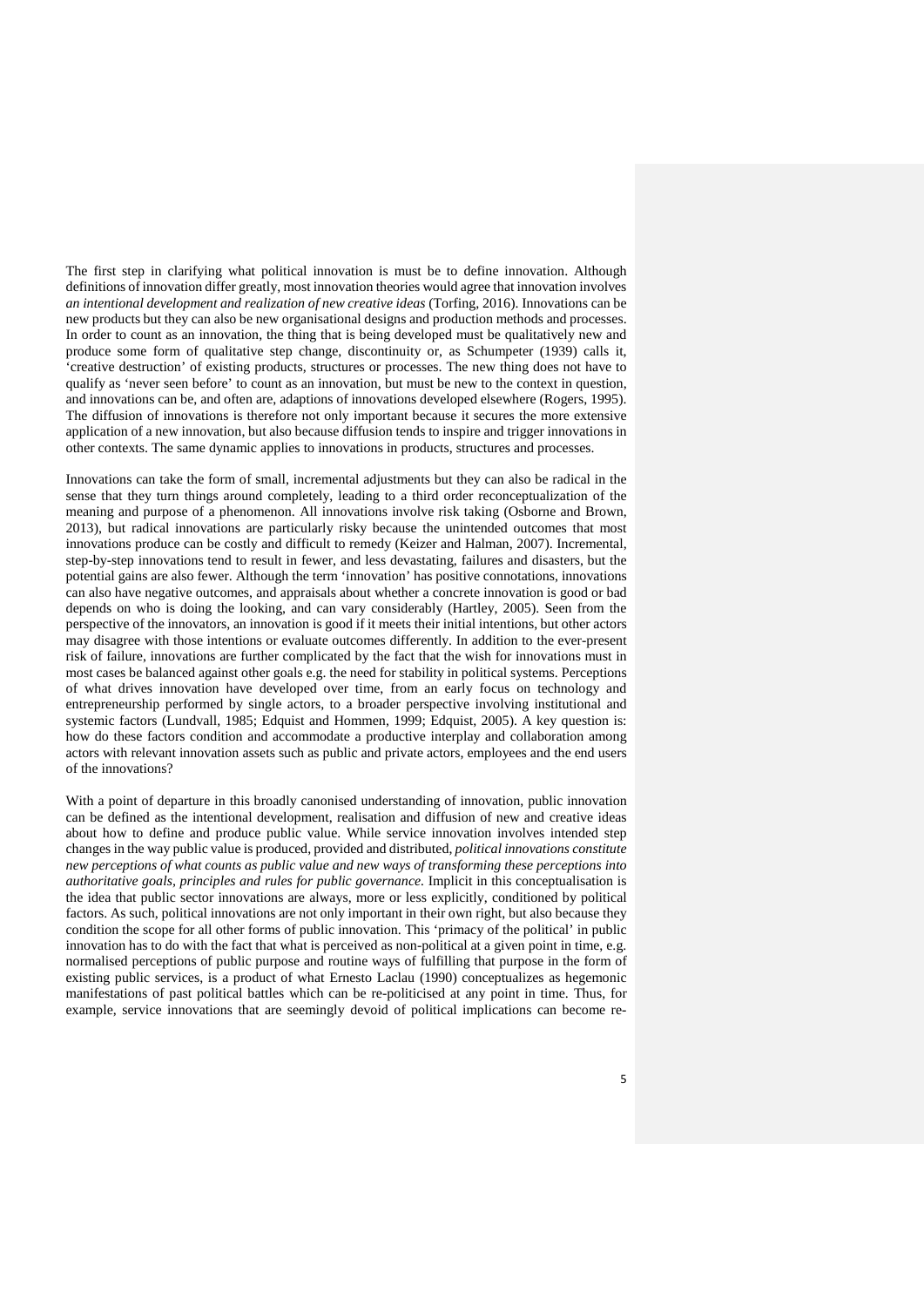politicized from one moment to the next. Political innovations and service innovations are thus intrinsically interlinked.

Political innovations can take three forms. *Innovations in polity* involve intentional efforts to reorganise external boundaries with other polities as well as the institutional framework and procedures that regulate the formation and enactment of democratically authorised decisions about what counts as public value in a political community. *Innovations in politics* refer to the development and implementation of new ways for political actors to obtain democratically legitimate political power and influence. Finally, *innovations in policy* involve reformulations and elaborations of new political visions, goals, strategies, and policy programmes that aim to guide the production of public value.

#### **Research questions to be addressed**

Political innovations are, then, arguably an overlooked research area, but is there really a need for this kind of research right now? With a point of departure in literature analysing current challenges to the political system in Western representative democracies, this section aims to show that there is, indeed, a pressing need for studies of the conditions for, and impact of, political innovations in and between polity, politics and policy. Moreover, it lists a number of research questions to be addressed in studies of the innovation capacity of the political system in contemporary representative democracies, and analyses how innovations in policy, politics and policy might enhance the innovation capacity of the public sector.

#### **Innovations in polity**

As mentioned above, the term 'polity' refers to spatially demarcated political units as well as to the institutional arrangements that regulate and authorise actors to govern a political community. A polity is both defined with reference to its external sovereignty vis-à-vis other polities, and its internal sovereignty - that is, the way it distributes power internally [\(Prokhovnik,](https://en.wikipedia.org/wiki/Raia_Prokhovnik) 2008). In modern Western societies, the polity is a nation state, and democratic institutions distribute authoritative power within that nation state. One of the big challenges of our time is what Bob Jessop (2004) calls the destatification of politics, referring to the fact that political decision-making is increasingly moving away from the national level of governance to sub-national and transnational levels of governance. With regard to the latter, some researchers are turning their attention towards the potentials of large cities as institutionalized arenas for collective political action (Brenner, 2004; Barber, 2013). In relation to the former, the problem is that the traditional institutions of democracy are designed to distribute power within a polity and therefore cannot function adequately in transnational multi-polity policy-making arenas where authoritative power and sovereignty is distributed horizontally rather than concentrated hierarchically (Nye, 2008; Sørensen, 2012). Transnational political institutions and organizations do exist but they are rarely strong enough to secure the level of collective political action needed to mobilise a collective political response to problems such as global warming, regional conflicts, refugee flows, and natural disasters that call for political action. Decision-makers, like public policy and governance researchers, are therefore intensely engaged in debating how transnational political institutions could be strengthened, what such institutions might look like and how to overcome the barriers that prevent them from being established.

A key issue currently under debate is whether it would be more beneficial to establish some sort of world government or to aim for a network-like transnational institutional political structure; while

**Feltkode ændret**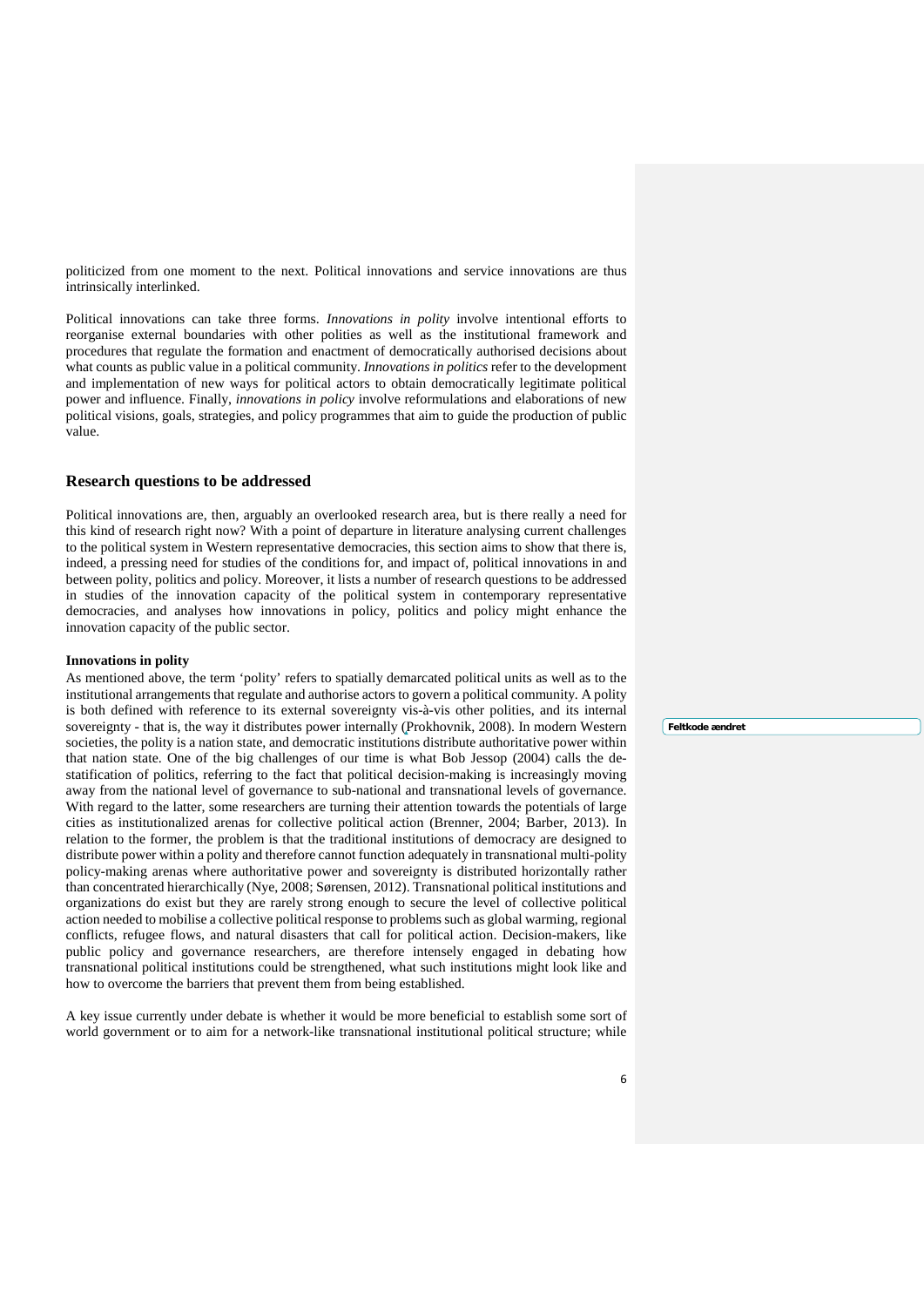others debate whether it would be wiser to develop new political institutions or to build on the ones that already exist (Rosenau and Czempiel, 1992; Crozier, Huntington and Watanuki, 1995; Ansell, 2000; Bohman, 2005; Zürn, 1999; Keane, 2009; Held and Koenig-Archibugi, 2014). Despite differences in opinion regarding these difficult issues, it is generally agreed that there is a pressing need to develop democratic political institutions that can promote effective governance and a democratically just distribution of political power between actors on the transnational political scene (Heffe, Kickert and Thomassen, 2000; Hajer, 2003; Bache and Flinders, 2004, Held and Konig-Archibugi, 2014). Among these questions are: how can political authority be distributed between transnational and national levels of governance? How can equal political influence for citizens be secured at transnational levels of governance? What procedures must be in place to ensure that political decisions made at different levels of governance are coordinated and aligned so that they do not undermine each other? How can political authorities engaged in multi-level policy-making be held to account, and how can blame avoidance among them be prevented (Scharpf, 2000; Peters and Pierre, 2004; Benz and Papadopoulos, 2006)? These, and other complex questions related to the development of the institutional set-up of representative governance, are being intensely researched and analysed but they are rarely addressed from a public innovation perspective. We therefore know little about how current institutional changes, e.g. the surge of a multi-level political system, are likely to affect the capacity of representative democracies to launch and implement innovative institutional reforms in the years to come (Helms, 2015; Sørensen, 2015), just as we know little about how those changes will affect institutional stability.

#### **Innovations in politics**

The term 'politics' refers to the process through which policy-making takes place in practice within a given set of political institutions. Recent literature that analyses political processes in representative democracies concludes that we are currently facing a disenchantment with representative democracy (Dalton, 2004; Stoker, 2006; Alonso, Kean and Merkel, 2011; Rosanvallon, 2011). Political parties no longer represent specific classes or social groups with particular interests to be defended (Johnston, 2005), and party politics increasingly appear irrelevant to citizens. The result is a drop in membership of political parties and in voter turnout at elections. Voters are less loyal to specific political parties and shop around. Some citizens are losing interest in politics altogether, while others are turning to extra-parliamentary forms of political participation in local communities or national or global social movements - all of which are forms of political participation that are detached from representative democracy (Norris, 2011; Dalton, 2015). Some researchers argue that the solution for representative democracy would be to engage in a concerted effort to involve citizens more actively in policymaking processes within political parties, from formulating political programmes to campaigning (Faucher-King, 2005, 2015; Stoker, 2006), forming new parties, and other supplementary forms of political participation in and around political assemblies and committees (Roberts and Bradley, 1991; Warren, 2002; Sørensen and Torfing, 2005; Dalton, 2008, 2015; Smith, 2009; Michels, 2011; Sørensen and Waldorff, 2014). It is thought that closer dialogue between citizens and elected politicians will not only rekindle citizens' interest in politics but also ensure that the issues addressed by elected politicians and decision makers are perceived as relevant by the citizens themselves; that citizens' perspectives are brought to the table; and that the affected members of the political community feel a sense of ownership over the political visions, strategies and goals that are formulated and pursued in the political process. A much debated concern is whether this form of policy making is too time consuming, and the extent to which the result will be an activist democracy that further empowers those who are already empowered at the cost of the political influence of citizens with fewer political capacities and competencies (Young, 2000; Fung, 2006; Hansen, 2007).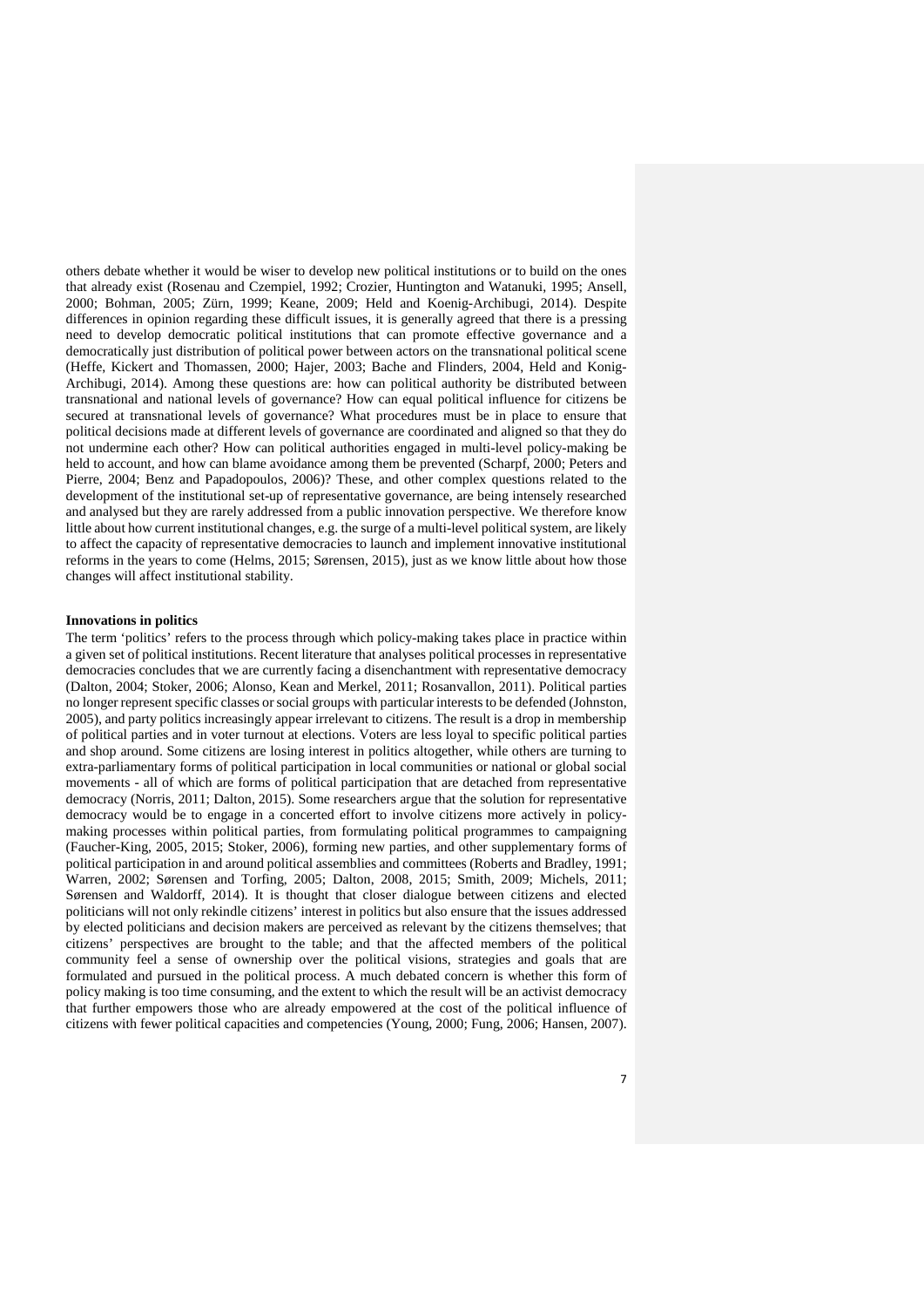Another prominent issue in current research on political processes in contemporary representative democracies is that the electoral cycle, as well as the political contestation and majoritarian system of representative party politics, tends to cultivate a short-term rather than a long-term perspective on policy outcomes (Pierson, 2000; Jacobs, 2011). The quest for voter support motivates political parties to choose political solutions that produce positive outcomes in the short term although other political measures would be more effective in the long run. Moreover, majority decisions that lead to large investments in achieving long term results may be abandoned if elections lead to a shift in the political majority and thus a change in policies halfway through their implementation phase (Lees-Marshment, 2014). Coalition building and the formation of broad inter-party alliances is proposed as a way of ensuring that a change in majority does not undermine long-term policy investments, and empirical analyses testify to a growth in inter-party coalitions (Baron & Ferejohn 1989; Laver & Shepsle 1995; Scharpf 1997; Martin & Stevenson 2007; Lees-Marshment, 2011). Studies also show that the formation of broad alliances with strong, relevant and affected stakeholders enhances the sustainability of political reforms (Patashnik, 2003). In addition, broad coalitions may make political parties more willing to go along with unpopular decisions.

The extensive research on developments in the political process in contemporary Western countries has identified important challenges to representative democracy and suggested possible means to overcome these challenges. Suggestions include the more active involvement of citizens at different stages of the policy process, and a move from majority rule to coalition building and negotiated politics that makes long term collective political action possible in an otherwise strongly competitive political world of party and interest politics. However, research on these issues is mostly focused on analysing challenges to the democratic quality and effectiveness of the political process, while leaving unanswered questions related to the innovativeness of the political process itself. Studying these changes from an innovation perspective trains the lens on how new political practices affect the flexibility, as well as the solidity, of the political process.

#### **Innovations in policy**

Policy innovations are deliberate efforts to develop and promote new political visions, goals, strategies and policy programmes. All these aspects of a policy are important because they define public value and guide efforts to produce and distribute it. As documented in public policy and governance research, there is a permanent tension between political and administrative aspects of policy content (Peters, 2001). While the formulation of political visions is clearly political, administrative aspects must also be considered when it comes to developing goals, strategies and policy programmes, whose realistic implementation depends not only on what is politically possible but also what is technically feasible in a given context. The growing awareness of the interrelatedness between political and administrative aspects of policy formulation among public policy and governance researchers has led to the broadly held conclusion that policies are, and should invariably be, co-productions between politicians and administrators (Kingdon, 1984; Polsby, 1984; Gray and Lowery, 2000; Svara, 1998, 2001).

The last thirty years of New Public Management and New Public Governance reforms have mainly aimed to de-bureaucratise public service delivery in order to render it more efficient and effective (Pollitt and Bouckaert, 2004, 2012; Osborne, 2010), the goal being to strengthen the strategic leadership of public managers and to introduce new governance techniques and tool kits such as management by objectives, incentives steering, outsourcing, partnership formation and networks,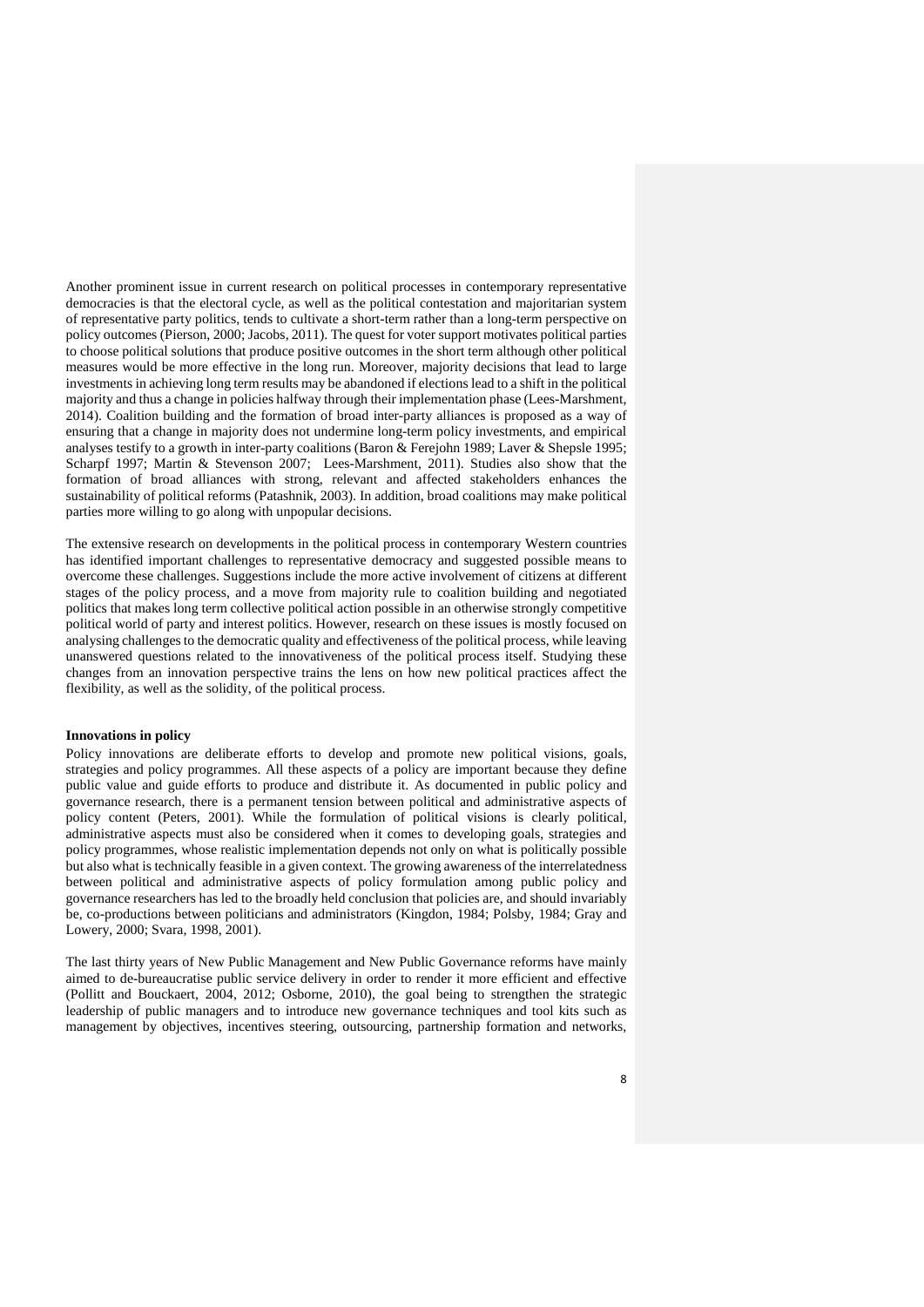user involvement, strategic management, performance measurement and process facilitation. Few reforms have aimed to enhance the political leadership and policy development capacity of elected politicians, however, and many researchers are worried that the content of public policies is becoming increasingly technocratic and weakly rooted in political visions, goals and strategies (Stoker, 2000; Christensen and Lægreid, 2007). Some researchers even talk about a de-politicisation tendency where policies are motivated by references to the necessary and possible rather than to the normatively desirable and chosen (Wood, 2015; Flinders and Wood, 2015). Others point to the growing politicisation of bureaucracy (Aucoin, 2012). An emerging literature calls for policies based on politically anchored visions, goals and strategies, and posits a need to strengthen the political leadership of elected politicians, defined as their capacity to identify policy problems that call for collective political action, propose political strategies for solving them, and mobilise support and willingness to contribute to their implementation among members of the political community (Hartley, 2005; Sørensen, 2006; Koppenjan, Kars and Voort, 2009; Sørensen and Torfing, 2016). Another body of literature claims that what is needed is the reinstatement of a public administration driven by professional values and norms rather than political tactics (Bakvis and Jarvis, 2012). The shared ambition is to promote the balanced politico-administrative production of public policies that are politically motivated and guided by professional norms and standards. Although there are studies showing how recent government reforms have caused a shift in policy content - favouring efficiency and effectiveness over legality and public purpose - few studies have analysed how this change in focus has affected the political system's policy innovation capacity. Has it triggered creativity and enabled the prototyping of new policy ideas? Or has it narrowed the horizons of what it is possible and appropriate to propose in political programmes?

#### **The interrelatedness between innovations in polity, politics and policy**

As mentioned earlier, the distinction between innovations in polity, politics and policy is analytical rather than empirical. It helps to clarify that political innovations involve institutional change as well as changes in political processes and output, but we should not overlook the strong interrelatedness between the three forms of political innovation, which calls for research. Political institutions affect policy processes and policy outputs, and vice versa. Due to this interrelatedness, the rise of an increasingly multi-level political system will not only affect the capacity of representative democracies to redesign themselves in the years to come, but also their policy innovation capacity. What effect will this have? Will the growing institutional complexity enhance or reduce the ability of political actors at transnational, national and sub-national levels to develop and pursue new policies? It is also relevant to consider how new forms of coalition building will affect the policy innovation capacity of political assemblies, and whether the involvement of citizens in policy processes will strengthen or weaken the capacity of political parties and political leaders to develop innovative political programmes. Moreover, the tendency to involve more actors in the political process may actually reduce or transform the role perceptions of the involved actors, and thus also their power in terms of political authority and legitimacy. Finally, new innovative policies can transform political processes and institutions. Most new policies involve a redistribution of responsibilities among public actors as well as among public and private actors and, in so doing, those policies also reshape the conditions for future political battles. Hence, policy reforms that decentralise service provision and political choice and voice to local public and private actors and citizens affect political processes as well as institutional forms of representative democracy in ways that have implications for the political innovativeness of the public sector as well as for its ability to initiate and monitor service innovation.

Different aspects of this interrelatedness among political innovations are being analysed in the other articles in this special issue. In 'Political Innovation as Ideal and Strategy: The Case of Aleatoric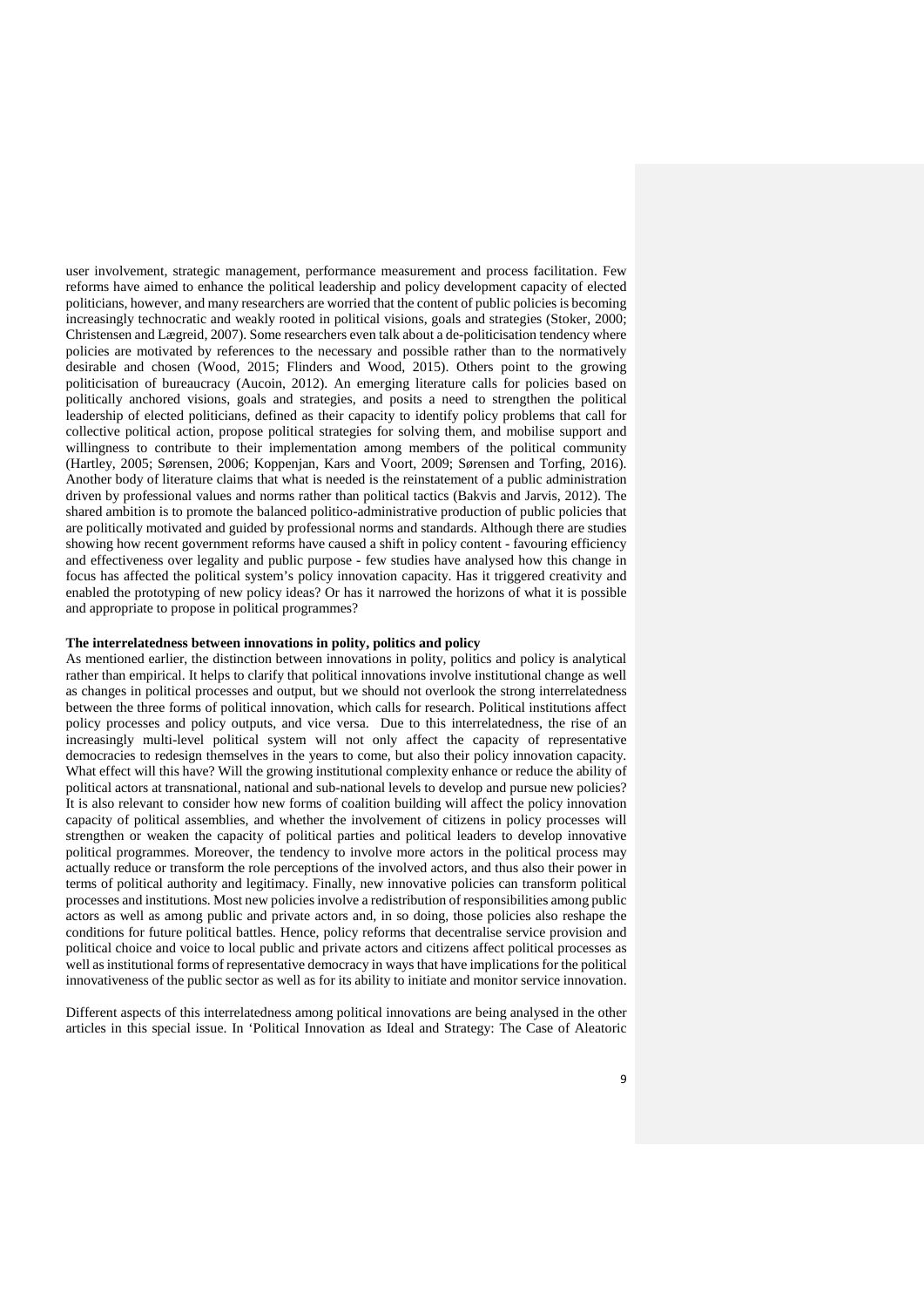Democracy in the City of Utrecht' Albert Meijer, Reinout van der Veer, Albert Faber and Julia Penning de Vries analyse a new innovation in politics e.g. the use of lottery as a means to select participants in minipublics. The purpose of the study is to conceptualize and understand the interplay between idealist and realist drivers in at play in political innovations. The article aims to understand the role of idealism as well as strategy in politics, and show how these forces interact in a concrete political innovation process. Moreover, the article shows how the innovation in politics they call Aleatoric Democracy affects the larger functioning of the institutions of representative democracy.

In 'Strengthening political leadership and policy innovation through the expansion of collaborative forms of governance', Christopher Ansell and Jacob Torfing study the interrelatedness between political leadership, political processes and policy innovation. They aim to show how collaboration among politicians, citizens and relevant and affected stakeholders can enhance the policy innovation capacity of representative democracy, thereby strengthening the political leadership of elected politicians. Illustrative examples from different levels of governance and different Western liberal states are provided that illuminate barriers to, as well as opportunities for, strengthening political leadership through new collaborative forms of policy innovation.

In their article, 'The challenge of innovating politics in community self-organisation: the case of Broekpolder', Jurian Edelenbos, Ingmar van Meerkerk, and Joop Koppenjan present an in-depth, longitudinal case study of a collaborative policy innovation process involving elected politicians and citizens. The study aims to show how the turn to self-governed forms of community-based policy innovation challenges traditional perceptions of what it means to be a politician, and seeks to clarify how politicians react and respond to this new way of organising the political process. The study shows that the involved politicians have a hard time redefining their role as politicians in ways that allow them to participate in the policy innovation process in productive ways. In this unfamiliar situation, they fall back into a traditional politician role. As such, the study shows that the policy innovation capacity of self-governing communities depends on the extent to which it is possible for politicians to invent and grow accustomed to a new political leadership role.

Flemming Juul Christiansen and Carina Saxlund Bischoff seek to develop a theoretical framework for analysing innovations in political representation. In their article, 'Political parties and innovation', they look at political parties as agents of political representation and explore how current changes in their role and functioning can accommodate or hamper innovations in politics and policy. Their theoretical framework takes its point of departure in the idea that political parties are carriers of new (or old) political ideas, and explores how they promote or preclude the implementation of those ideas. The authors develop a typology for ideal typical dimensions of party representation, and these ideal types are then related to the concept of innovation. The value of applying the typology in analysing political parties is illustrated in a study of the 'The Alternative', a new innovative party that entered the Danish Parliament in 2015, and which has radically redefined what it means to represent the people.

Sarah Ayres' article explores the role of informal governance in creating and shaping political innovation. In her article, 'Assessing the impact of informal governance on political innovation' she argues that an analysis of informal governance is essential if we are to fully understand how political innovation occurs. In a case study of English devolution processes she studies the impact of informal governance on innovations in polity (institutions), politics (process) and policy (outcomes). Defining informal governance as a means of decision-making that is un-codified, non-institutional and where social relationships play crucial roles she concludes even when formal structures and procedures are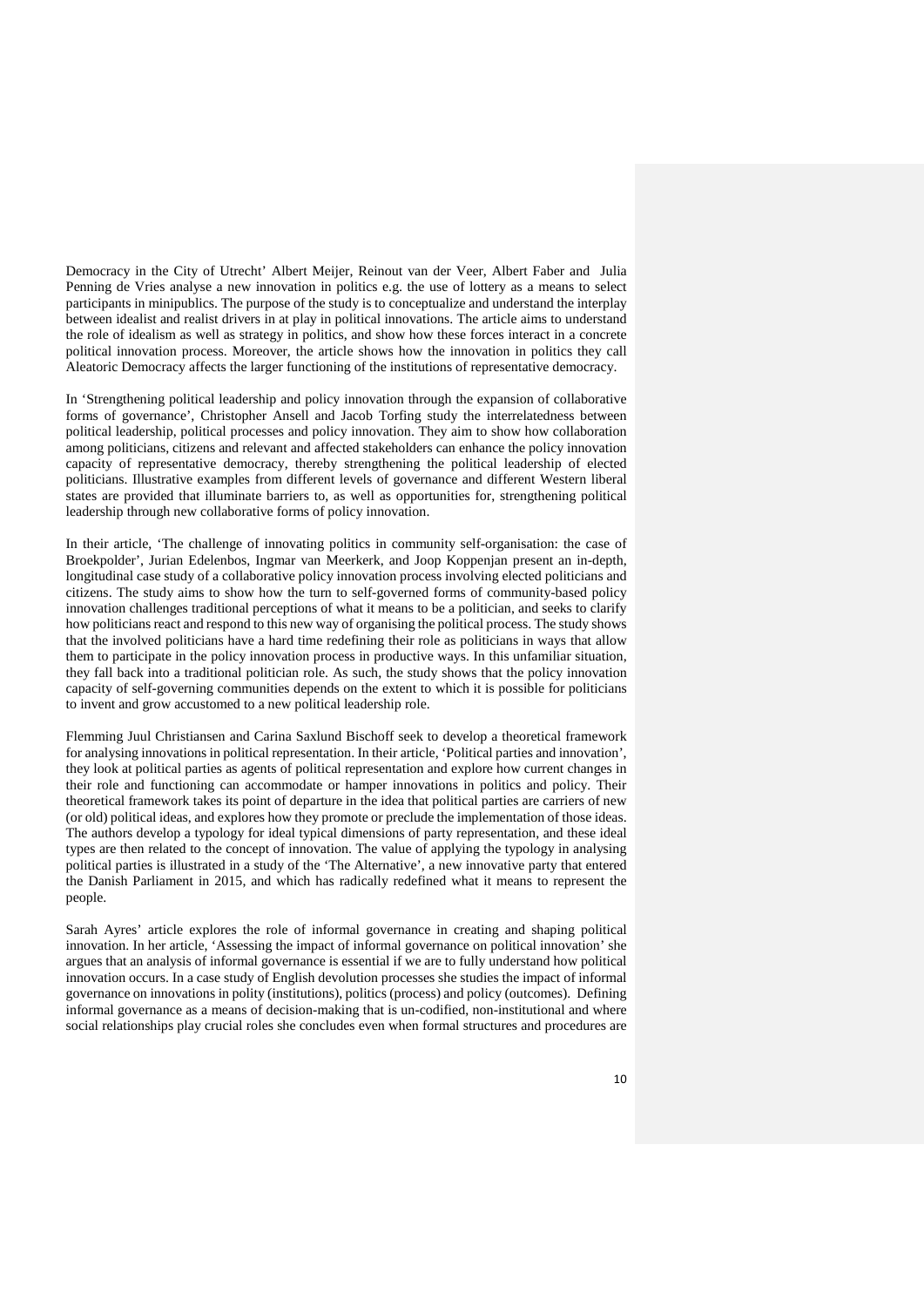weak, political innovation can still thrive if informal structures are in place that support such innovations.

#### **Barriers to promoting a political innovation agenda**

As described above, there are mounting challenges to the political system that make political innovations pertinent to the public innovation agenda. How can we then explain the limited interest among governments and public policy and governance researchers in pushing this agenda forward? Seen from the perspective of governments and other political actors, there is neither a lack of push nor pull factors that could trigger an interest in innovations in policy, politics and policy and the interdependencies between them. The push factors include declining trust in elected politicians that undermines not only the legitimacy of the institutions of representative democracy, but also the authority of political leaders (Hetherington, 2004).

Pull factors include the relentless competitive pressures on politicians to develop new, innovative political programmes and policy agendas to reshape political life in representative democracies (Kingdon, 1984; Polsby, 1984). However, these pull and push factors tend to be neutralised by institutional and procedural features within the political system itself (Rahat, 2008). Paul Pierson (2000) calls these kinds of institutional neutralisations path dependencies or increasing returns, while Bob Jessop (1990) speaks of structural selectivity. Even though many politicians might desire substantial step changes in political institutions, the political process provides weak incentives, opportunities and motivation to invest in such an endeavour. Especially discouraging in that regard is the short political time frame dictated by electoral cycles (Pierson, 2000). Moreover, politicians in office are rarely interested in changing the rules of the game that brought them into power, and their powerful position means that they can block change. When it comes to opposition parties and individual politicians, a political campaign aiming to improve the policy innovation capacity of the political system might mobilise some attention, but rarely enough to win elections. Another factor that could prevent politicians from addressing the need for innovations in the political process is that they sometimes prosper from its deficiencies. Hence, political deadlock and stalemate are not always perceived as problematic. Sometimes they function as attractive blame avoidance opportunities or as excuses for not acting (Weaver, 1986). A final neutralisation mechanism has to do with the generally high level of risk involved in innovating. The outcome of innovations is unpredictable and success is far from certain. The willingness to take risks to change the formal and informal conditions for policy making is likely to be particularly low because the cost of rocking the boat could be detrimental and difficult to remedy due to the new political dynamics that result. What we face here is a typical collective action problem. Although a political system with a high polity, politics and policy innovation capacity may be in the collective long-term interest of elected politicians, none of them have an individual short-term interest in bringing this issue onto the political agenda. Research could play a role in reactivating existing pull and push factors through the production of knowledge about existing innovation barriers in the political system, through assessments of the risks and potential gains involved in political innovations, and through the prescription of ways to balance the need for innovation against the need for stability in political institutional arrangements, processes and policy contents.

Why, then, have political innovations remained a relatively unexplored research area? As described earlier, there are plenty of push factors in the form of well-documented and extensively researched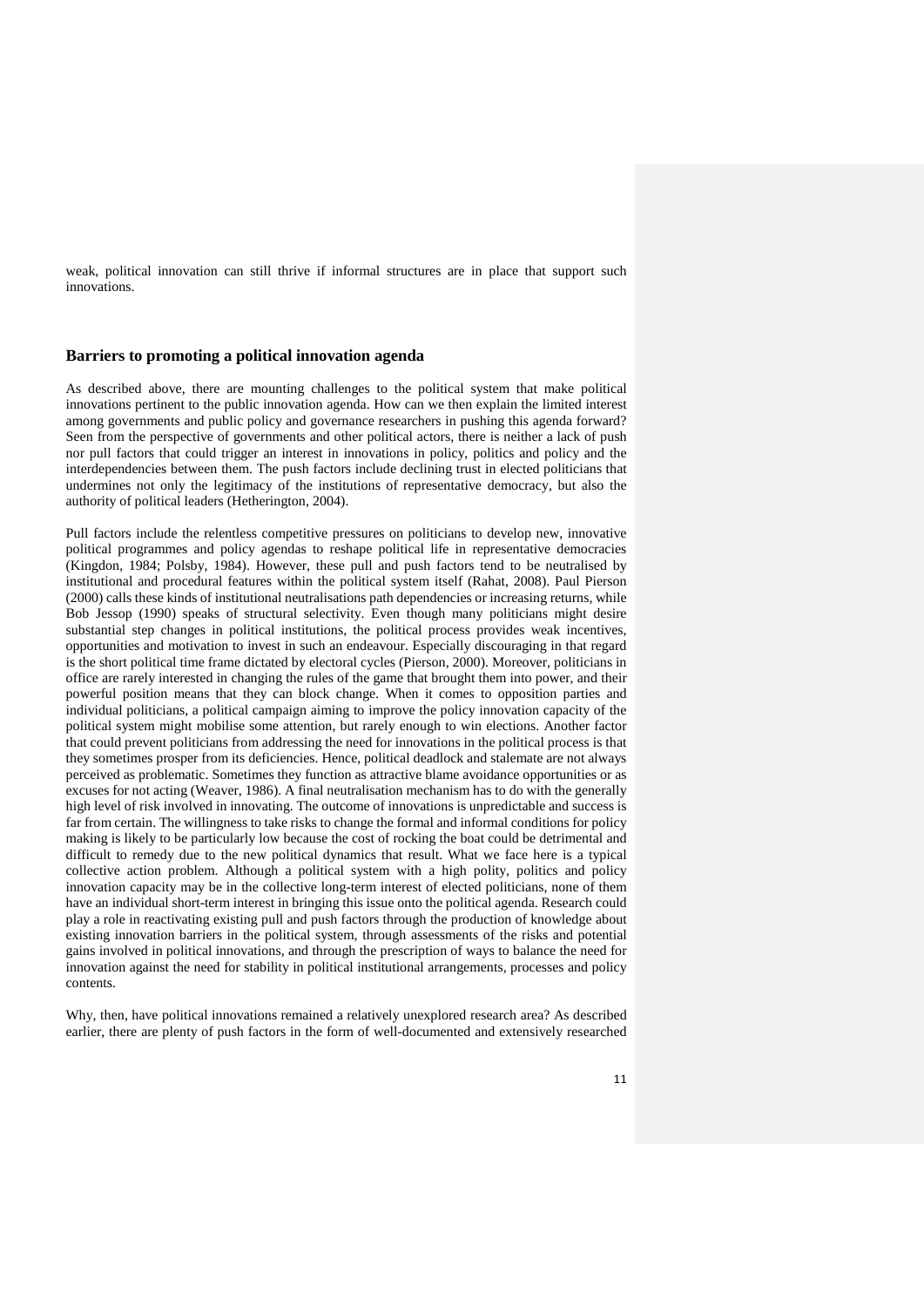deficiencies and limitations in existing political institutions, policy processes and policies in representative democracies. There is also evidence of how these deficiencies hamper the ability of elected politicians to find new ways to interact with citizens who want more influence than they get through the ballot box (Bang and Sørensen, 1999; Dalton, 2015; Norris, 2011), to pursue new avenues in dealing with unruly policy problems such as poverty, unemployment, lifestyle-related illnesses, public safety, financial bubbles, immigration, and climate change (Levin *et al*, 2010) and to overcome the often detrimental political effects of mediatised party politics (Hindmoor, 2008). Research is obviously needed that can bring new insights about how representative democracies can improve their capacity to innovate their own functioning. There are also pull factors in the form of research funding from the EU and other large-scale funding agencies, although this funding is more limited than when it comes to research on public service innovation. Publication opportunities are also beginning to emerge, and we are particularly grateful to *Public Management Review* for offering such opportunities.

The main barrier to putting political innovation on the public innovation research agenda seems to be disciplinary boundaries. Public innovation was originally developed as a part of a public administration research endeavour to make the public sector more efficient, and the focus was on the role of different forms of steering, managerial tool kits and ICT, and other technical innovations (Osborne and Gaebler, 1993; Kramer, Andersen, and Perry, 1994). This disciplinary anchorage meant that political science issues received little attention. This disciplinary boundary between public administration and political science has prevented the public innovation agenda from spreading from service innovation to issues related to innovations in polity, politics and policy. As such, a research agenda on public innovation that addresses questions related to political innovations as well as service innovations calls for a cross-disciplinary research approach. A cross-disciplinary approach would help to prevent path dependencies in the social sciences that blind us to the interdependencies between politics and administration, and would enable the development of a coherent, systemic understanding of the conditions for public innovation, the interdependencies between political innovations and service innovations, and the relationship between institutional changes, process changes and policy and service content. This type of research approach would support the development of a theory of public innovation that takes full account of the differences as well as the similarities between public and private innovation.

# **Conclusion**

This article set out to show that political innovations are an important field of study for public policy and governance scholars. The growing interest in promoting public innovation among Western governments has mainly focused on service innovations, as has the recent research on public innovation. While public service innovation is an important research area, I argue that political innovations are worthwhile objects of study in their own right. Public service innovations take place within political systems and cannot be fully comprehended without analysing how they are related to political innovations. Unlike private sector innovation research, a comprehensive public innovation research agenda must explore innovations in polity, politics and policy. I should recapitulate that neither service innovation nor political innovation are goals in themselves or even necessarily beneficial. At times, a stable public sector may seem more appealing than an innovative public sector. I have tried to show, however, that governments as well as researchers are currently struggling with problems and challenges that call not only for public service innovations but also for political innovations. This article has taken a first modest step towards developing a conceptual framework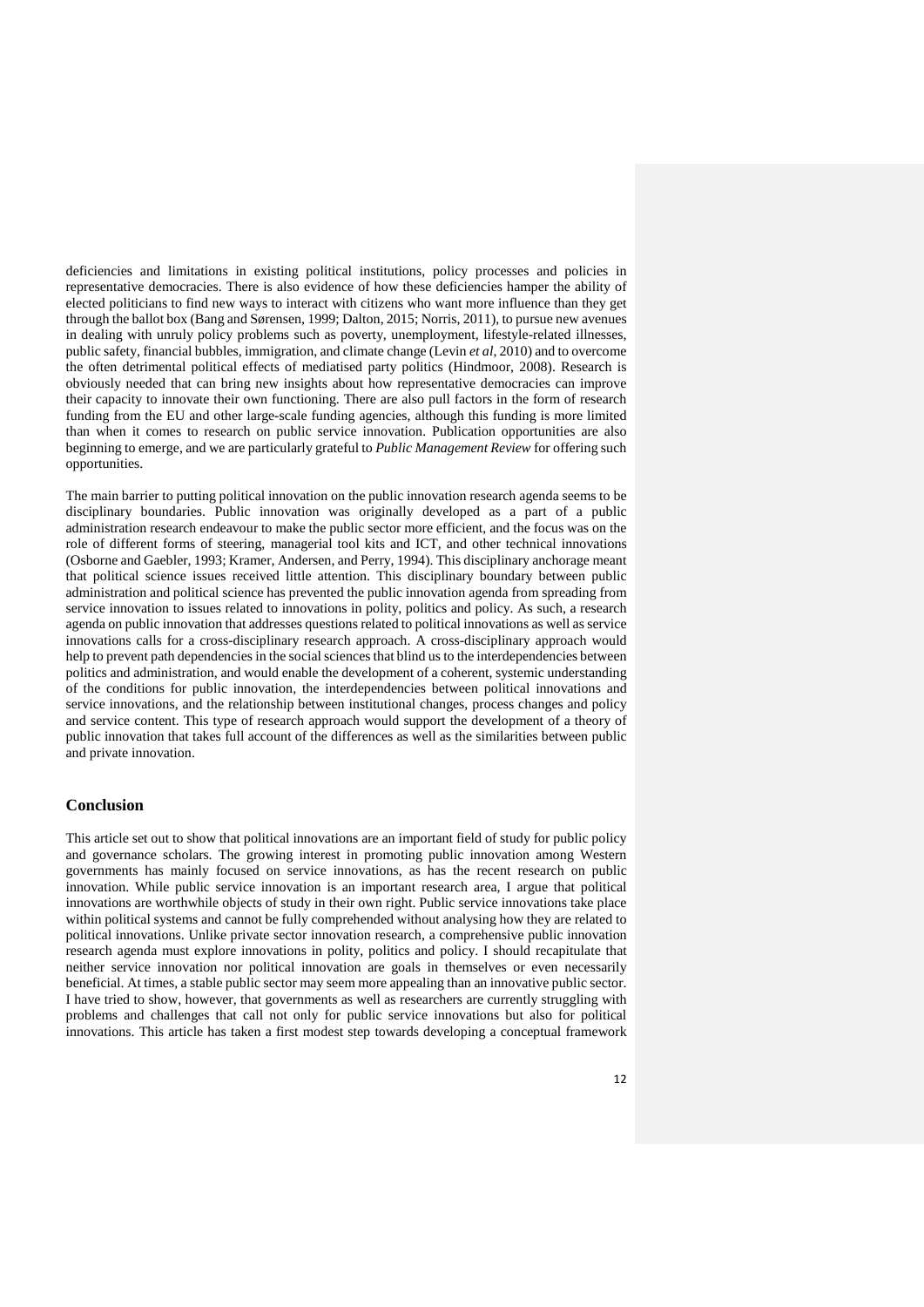for studying political innovations, and listed some of the research themes to be addressed. There are institutional barriers in the public sector, as well as disciplinary boundaries in research, which seem to prevent political innovations from becoming an integrated part of the surging public sector innovation agenda. I hope that this article, as well as the other articles in this special issue, will inspire other researchers to join forces in this important endeavour.

## **References**

Agger, A., Damgaard, B., Krogh, A.H. and Sørensen, E. (Eds) (2015), *Public Innovation in Northern Europe*, London: Bentham Press.

Agger, A., and Sørensen, E. (2014), 'Designing collaborative policy innovation: Lessons from a Danish municipality', in C. Ansell and J. Torfing (Eds), *Public Innovation through Collaboration and Design,* New York: Routledge, pp.188-208.

Alonso, Keane and Merkel, 2011

Ansell, C. (2000), 'The networked polity: Regional development in Western Europe', *Governance*, 13(3): 303-33.

Ansell, C., and Torfing, J. (2015), 'How does collaborative governance scale?', *Policy and Politics*, 43(3): 315-29.

Aucoin, P. (2012), 'New political governance in Westminster systems', *Governance*, 25(2), pp. 177- 199.

Bache, I., and Flinders, M. (Eds.) (2004), *Multi-level Governance*, Oxford: Oxford University Press.

Bakvis, H., and Jarvis, M.D. (Eds) (2012*), From New Public Management to New Political Governance*, Montreal & Kingston: McGill University Press.

Barber, B. (2013), If Mayors Ruled the World: *Dysfunctional Nations, Rising Cities New Haven:*  Yale University Press.

Baron, D. P. and Ferejohn, J. A. (1989), 'Bargaining in Legislatures', *The American Political Science Review*, 83(4): 1181-1206.

Bang, H. P. and Sørensen, E. (1999), ['The everyday maker: A new challenge to democratic](https://scholar.google.dk/scholar?oi=bibs&cluster=15532900126080004666&btnI=1&hl=en)  [governance'](https://scholar.google.dk/scholar?oi=bibs&cluster=15532900126080004666&btnI=1&hl=en), *Administrative Theory & Praxis*, 21(2), 325–341. **Feltkode ændret**

Bekkers, V., Edelenbos, J., and Steijn, B. (Eds) (2011), *Innovation in the Public Sector. Linking Capacity and Leadership*, Basingstoke: Palgrave Macmillan.

Benz, A. Papadopoulos, Y. (Eds) (2006), *Governance and Democracy*, London: Routledge.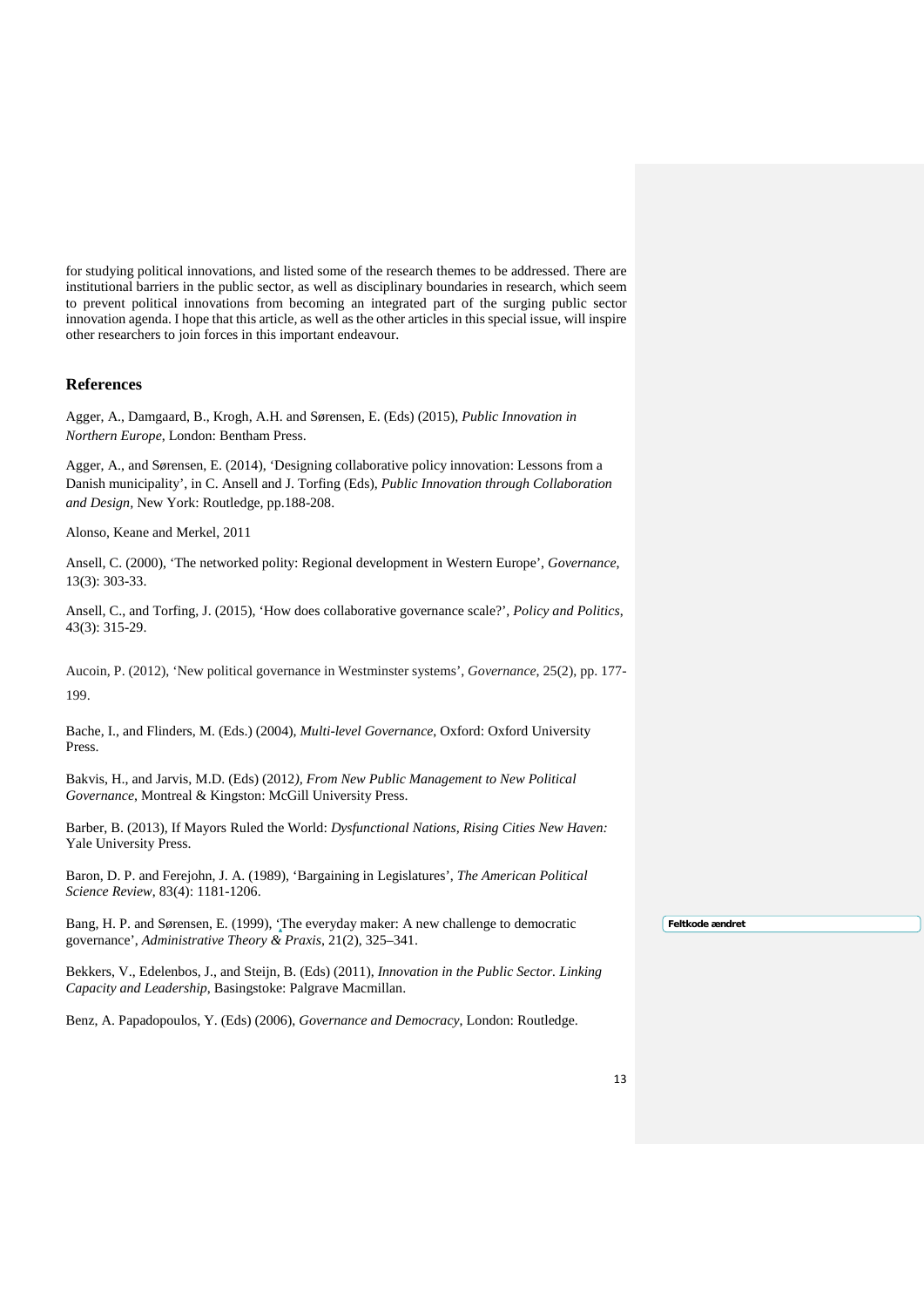Blind, P. K. (2006), *Building Trust in Government in the Twenty-First century, 7th Global Forum of Reinventing Government*, Vienna: UNDESA.

Bohman, J. (2005), 'From demos to demoi: Democracy across borders', *Ration Juris*, 18(3): 293- 314.

Borins, S. (2001), 'Encouraging innovation in the public sector', *Journal of Intellectual,* 2(3): 310- 319.

Borins, S. (2014), 'The persistence of innovation in government: A guide for innovative public servants'*, Innovation Series*, IBM Centre for Business of Government.

Brady, D. and Volden, C. (2006), *Revolving Gridlock: Politics and Policy from Jimmy Carter to George W. Bush,* Boulder, CO: Westview Press.

Brenner, N. (2004), *New State Spaces: Urban Governance and the Rescaling of Statehood*, Oxford: Oxford University Press.

Cerny, P.G. (1997), Paradoxes of the Competition State: The Dynamics of Political Globalization, *Government and Opposition*, 32(#): 251-274. doi:10.1111/j.1477-7053.1997.tb00161.x.

Christensen, T., and Lægreid, P. (2007), *Transcending New Public Management: The Transformation of Public Sector Reforms*, Aldershot: Ashgate.

Contini, F., and Anzara, G. F. (Eds) (2009*), ICT and Innovation in the Public Sector: European Studies in the Making of E-Government*, Basingstoke: Palgrave Macmillan.

Crozier, M., Huntington, S.P., and Watanuki, J. (1995), *'The crisis of democracy: On the governability of democracies', [Trilateral Commission](https://en.wikipedia.org/wiki/Trilateral_Commission) Report*, New York: New York University Press.

Dalton, R.J. (2004), *Democratic Challenges, Democratic Choices: The Erosion of Political Support in Advanced Industrial Democracies*. Oxford: Oxford University Press.

Dalton, R. J. (2015), *Citizen Politics: Public Opinion and Political Parties in Advanced Industrial Democracies,* Washington, DC: CQ Press.

Dalton, R. (Ed.) (2015), *The Good Citizen: How Young People are Transforming American Politics*, Washington, DC: CQ Press.

Downs, A. (1957), *An Economic Theory of Democracy,* [New York](https://en.wikipedia.org/wiki/New_York_City)*:* [Harper](https://en.wikipedia.org/wiki/Harper_%26_Brothers)*.*

Edquist, C., and Hommen, L. (1999), 'Systems of innovation: Theory and policy for the demand side', *Technology in Society*, 21(1): 63-79.

Edquist, C. (2005), 'Systems of innovation: Perspectives and challenges', in J. Fagerberg, D. Mowery, and R. Nelson (Eds), *Oxford Handbook of Innovation*, Oxford: Oxford University Press, pp. 181-208.

**Feltkode ændret Feltkode ændret**

**Feltkode ændret**

14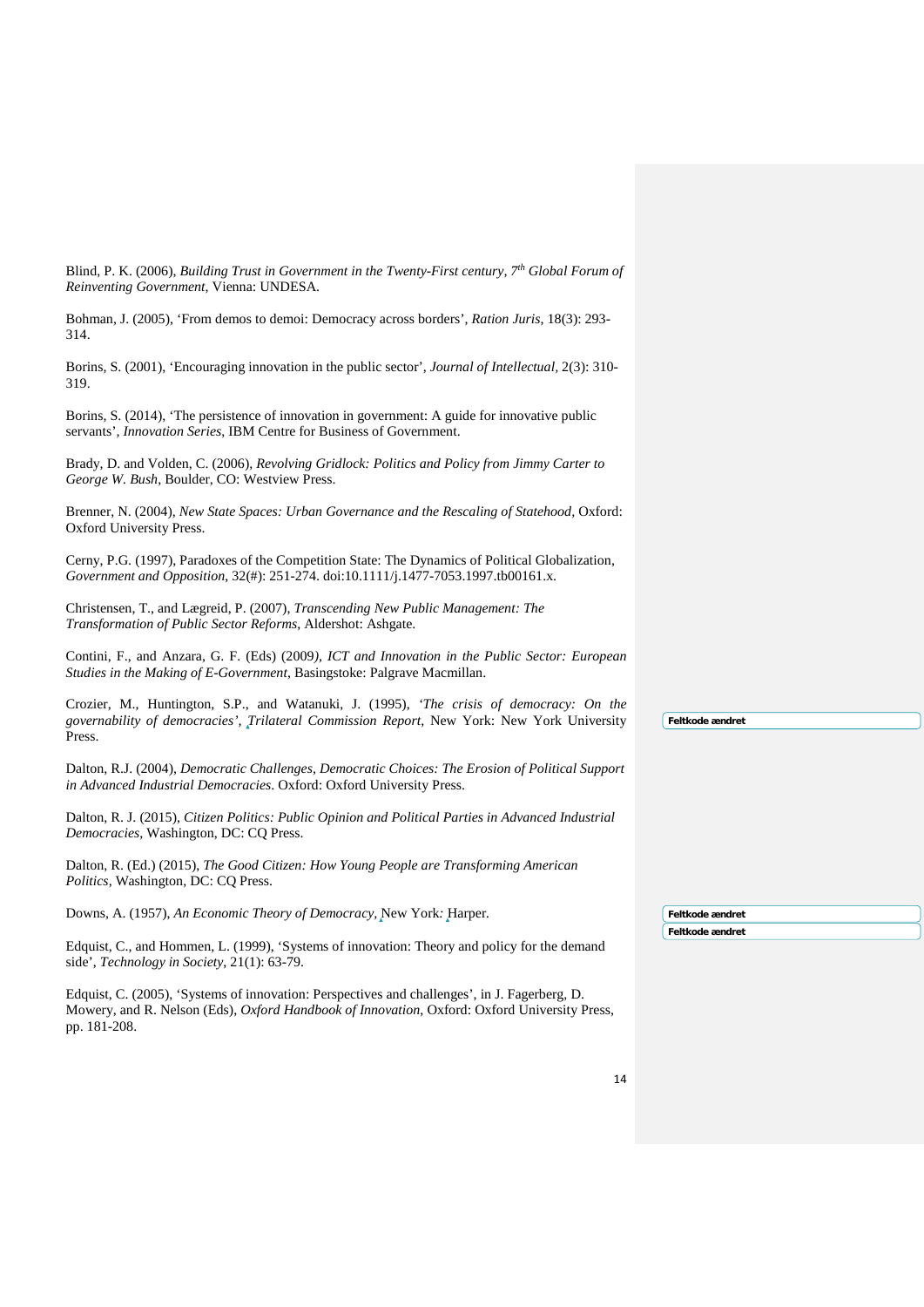EU-Commission (2013), 'Powering European public sector innovation: Towards a new architecture', *Report of the Expert Group on public sector* innovation, EUR 13825 EN. Foucault, M. (2007), 'Power/Knowledge', in J.W. Crampton and S. Elden (Eds), *Space, Klowledge and Power,* London: Ashgate, 173-185. Gray, V., and Lowery, D. (2000), 'Where do policy-ideas come from?' *Journal of Public Administration Research Theory,* 10 (3): 573-598. Faucher-King, F. (2005), *Changing Parties: An Anthropology of British Political Party Conferences*, Basingstoke: Palgrave Macmillan. Faucher-King, F. (2015), 'New forms of political participation. Changing demands or changing opportunities to participate in political parties?', *Comparative European Politics*, 13 (#): 405–429. Flinders, M., and Wood, M. (Eds) (2015), *Depoliticisation, Governance and the State*, Bristol: Polity Press. Fung, A. (2006), *Empowered Participation: Reinventing Urban Democracy*, Princeton: Princeton University Press. Hajer, M. (2003), 'Policy without polity? Policy and the institutional void', *Policy Sciences*, 36(2): 175-95. Hartley, J. (2005), 'Innovation in governance and public service: Past and present', *Public Money & Management*, 25(1): 27-34. Hartley, J., Sørensen, E., and Torfing, J. (2013), ['Collaborative innovation: A viable alternative to](http://rucforsk.ruc.dk/site/da/publications/collaborative-innovation%2829609462-cc63-461d-b424-1796ddc74321%29.html)  [market competition and organizational entrepreneurship'](http://rucforsk.ruc.dk/site/da/publications/collaborative-innovation%2829609462-cc63-461d-b424-1796ddc74321%29.html), *Public Administration Review*, 73(6): 821-830. Held, D., and Koenig-Archibugi, M. (2014), *[Global policy: power, governance and accountability.](http://www.researchgate.net/publication/264437735_Global_Policy_Power_Governance_and_Accountability)*  Cambridge: Polity Press Heffe, V.O., Kickert, W.J.M., and Thomassen, J.A. (Eds) (2000), *Governance in Modern Society: Effects, Change and Formation of Government Institutions*, Dordrecht: Kluwer Academic Publishers. Helms, L. (2015), 'Democracy and innovation: from institutions to agency and leadership', *Democratization*, http://www.tandfonline.com/doi/abs/10.1080/13510347.2014.981667#.VOYFQ010zLk Hetherington, M. J. (2004), *Why Trust Matters: Declining Political Trust and the Demise of American Liberalism*, Princeton: Princeton University Press**. Feltkode ændret Feltkode ændret**

Eggers, B., and Singh, S. (2009), The Public Innovators Playbook, Washington, DC: Harvard

Kennedy School of Government.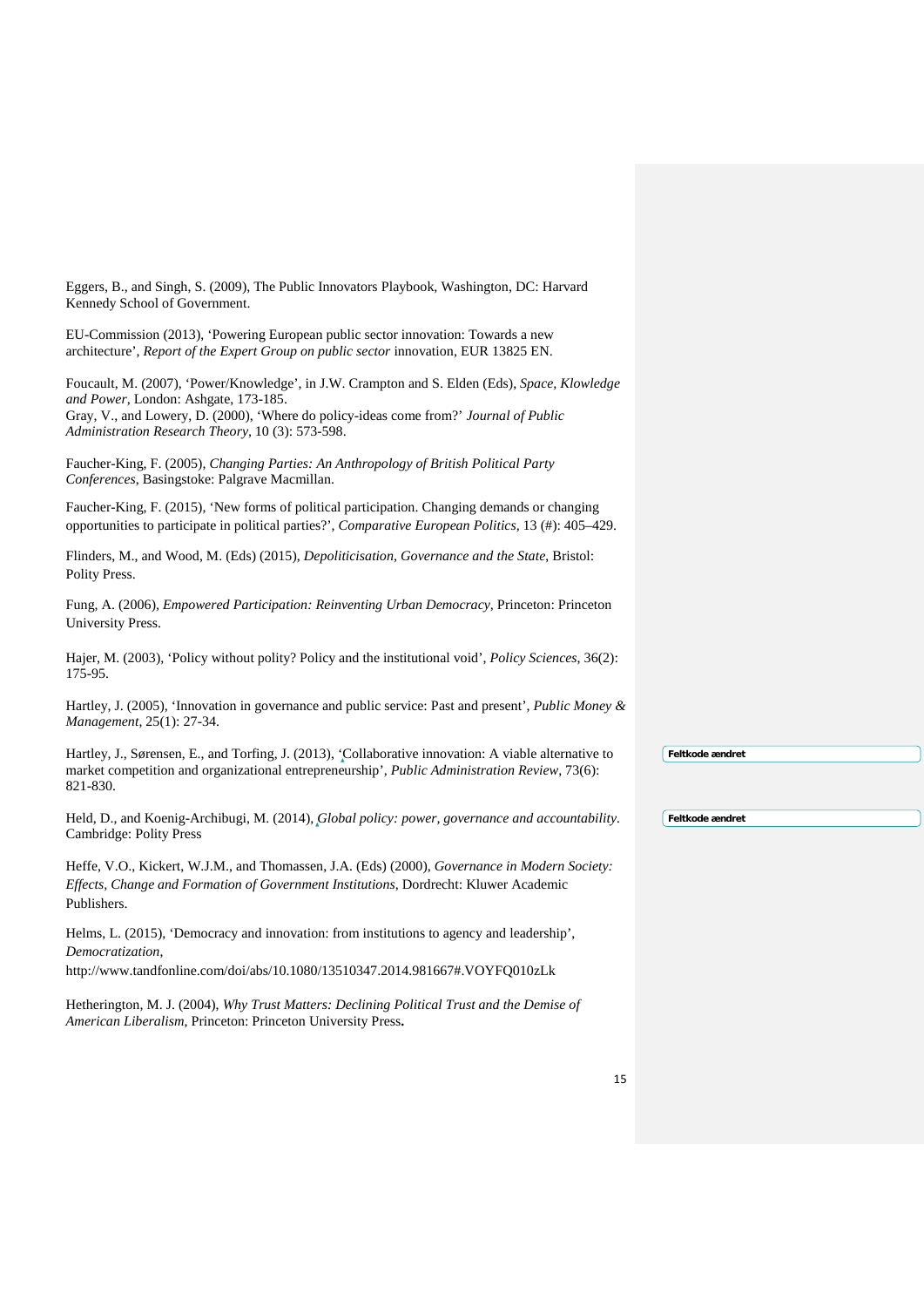Hindmoor, A. (2008), 'Policy innovation and the dynamics of party competition: A Schumpeterian account of British electoral politics' 1950-2005', *BJPIR,* 10(3): 492-508.

Hirst, P. (2000), 'Democracy and governance', in Pierre, J. (Ed.), *Debating Governance*, Oxford: Oxford University Press, pp. 13-36.

Hood, C. (1991), 'A public management for all seasons?', *Public Administration*, 69(1): 3-19.

Hood, C. and Dixon, R. (2015), *A Government that Worked Better and Cost Less? Evaluating Three Decades of Government Reform and Change in UK Central Government*, Oxford: Oxford University Press.

Jacobs, A.M. (2011), *Governing for the Long Run: Democracy and the Politics of Investment,* Cambridge: Cambridge University Press.

Jessop, B. (1990), *State Theory: Putting Capitalist States in their Place*, Cambridge: Polity Press.

Jessop, B. (2004), 'Multi-level governance and multi-level metagoverance' in I. Bache and M. Flinders (Eds), *Multi-level Governance*, Oxford: Oxford University Press, pp. 49-74.

Johnston, M. (2005), 'Political parties and democracy in theoretical and practical perspective', *Report for National Democratic Institute for International Affairs (NDI).*

Keane, J (2009), *The Life and Death of Liberal Democracy*, London: Simon & Schuster.

Keizer, J., and Halman, J. I. M. (2007), 'Diagnosing risk in radical innovation projects', *Research Technology Management*, http://www.researchgate.net/publication/232274080

Kingdon, R. (1984), *Agendas, Alternatives, and Public Policies*, Boston: Little Brown.

Klijn, E-H., and Koppenjan, J. (2000), 'Interactive decision-making and representative democracy', in V. O. Heffen, W. J. M. Kickert, and J. J. A. Thomassen (Eds.), *Governance in Modern Society*, Dordrecht: Kluwer, pp 109-134.

Klijn, E-H. (2014), 'Political leadership in networks', in Rhodes, R.A.W. and 't Hart, P. (Eds), *The Oxford Handbook of Political Leadership*, Oxford: Oxford University Press, 403–418.

Koppenjan, J., and Klijn, E-H. (2004), *Managing Uncertainties in Networks,* London: Routledge

Kooiman, J. (1993), *Modern Governance: New Government Society Interactions*, London: Sage.

Koppenjan, J., Kars, M. and Voort, H. v. d. (2009), 'Vertical Politics in horizontal policy networks: Framework setting as coupling arrangements', *The Policy Studies Journal,* 37(4): 769-792.

Laclau, E. (1990), *New Reflections on the Revolution of Our Time*, London: Verso.

Lees-Marshment, J. (2011), *The Political Marketing Game,* Basingstoke: Palgrave Macmillan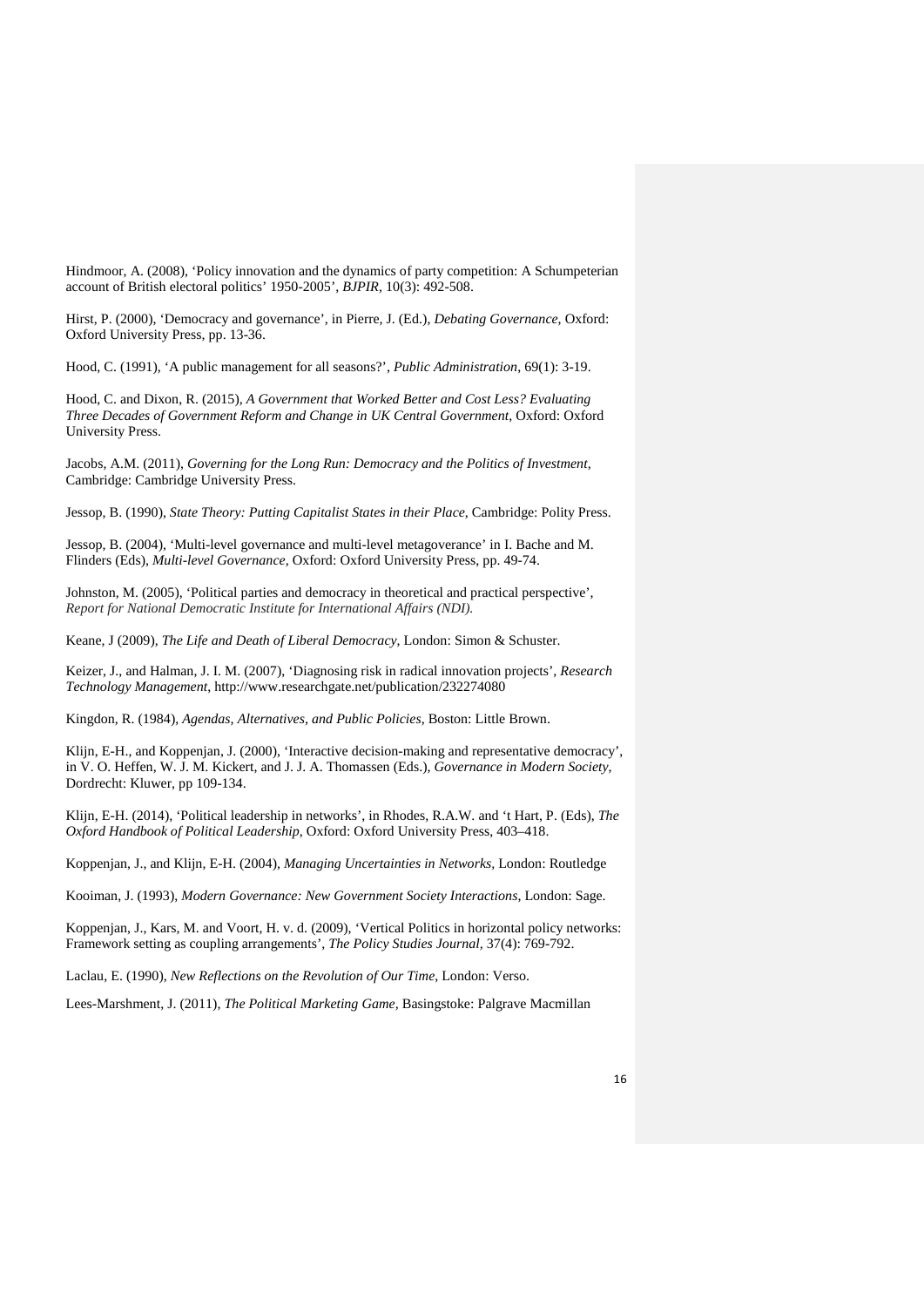Lees-Marshment, J. (2014), 'The Ministry of Public Input: Report and Recommendations for Practice', *University of Auckland*.

Leydesdorff, L., and Etzkowitz, H. (1998), The Triple Helix as a model for Innovation studies', *Science and Public Policy,* 25(3): 195-203.

Levin, K., Cashore, B. Bernstein, S., and Auld, G. (2012), 'Overcoming the tragedy of super wicked problems: Constraining our future selves to ameliorate global climate change', *Policy Sciences*, 45(2): 24-152.

Lundvall, B. Å. (1985), *Product Innovation and User-producer Interaction,* Aalborg: Aalborg University Press.

Macmillan, P., and Cain, T. (2010), *Closing the Gap: Eliminating the Disconnect between Policy Design and Execution*, Vancouver: Deloitte

Marsh, J., and Rhodes, R. A. W. (Eds) (1992), *Policy Networks in British Government*, Oxford: Oxford University Press.

Mayntz, R. (1993), 'Governing failure and the problem of governability: Some comments on a theoretical paradigm', in J. Kooiman (Ed.), *Modern Governance*, London: Sage, 9–20.

Michels, A. (2011), 'Innovations in democratic governance: how does citizen participation contribute to a better democracy?', *International Review of Administrative Sciences*, 77(2): 275-293

Mulgan, J. (2014), 'Innovation in the Public Sector: How can Public Organizations better Create, Improve and adapt' *NESTA*, UK-Governments Innovation Foundation, November 2014, http://www.nesta.org.uk/sites/default/files/innovation\_in\_the\_public\_sector how can public organisations better create improve and adapt.pdf

National Science Foundation (2015), 'Partnerships for innovation', *PFI-program*, National Science foundation, http://www.nsf.gov/funding/pgm\_summ.jsp?pims\_id=5261

Naurin, D. (2007), *Deliberation behind closed doors: Transparency and Lobbying in the European Union*, Colchester: ECPR Press.

Nijssen, E. J., Hillebrand, B., Vermeulen, P., and Kemp, R. (2006), 'Exploring Product and Service innovation similarities and differences', *International Journal of Research in Marketing*, 23(3): 241–251.

Norris, P. (2011), *Democratic Deficit: Critical Citizens Revisited,* Cambridge: Cambridge University Press.

Nye, J. (2008), *The Powers to Lead*, Oxford: Oxford University Press.

OECD, (2012), 'Public-sector innovation', OECDs Science, Technology and Industry Outlook, *OECD-Publishing*, doi: 10.1787/sti\_outlook-2012-18-en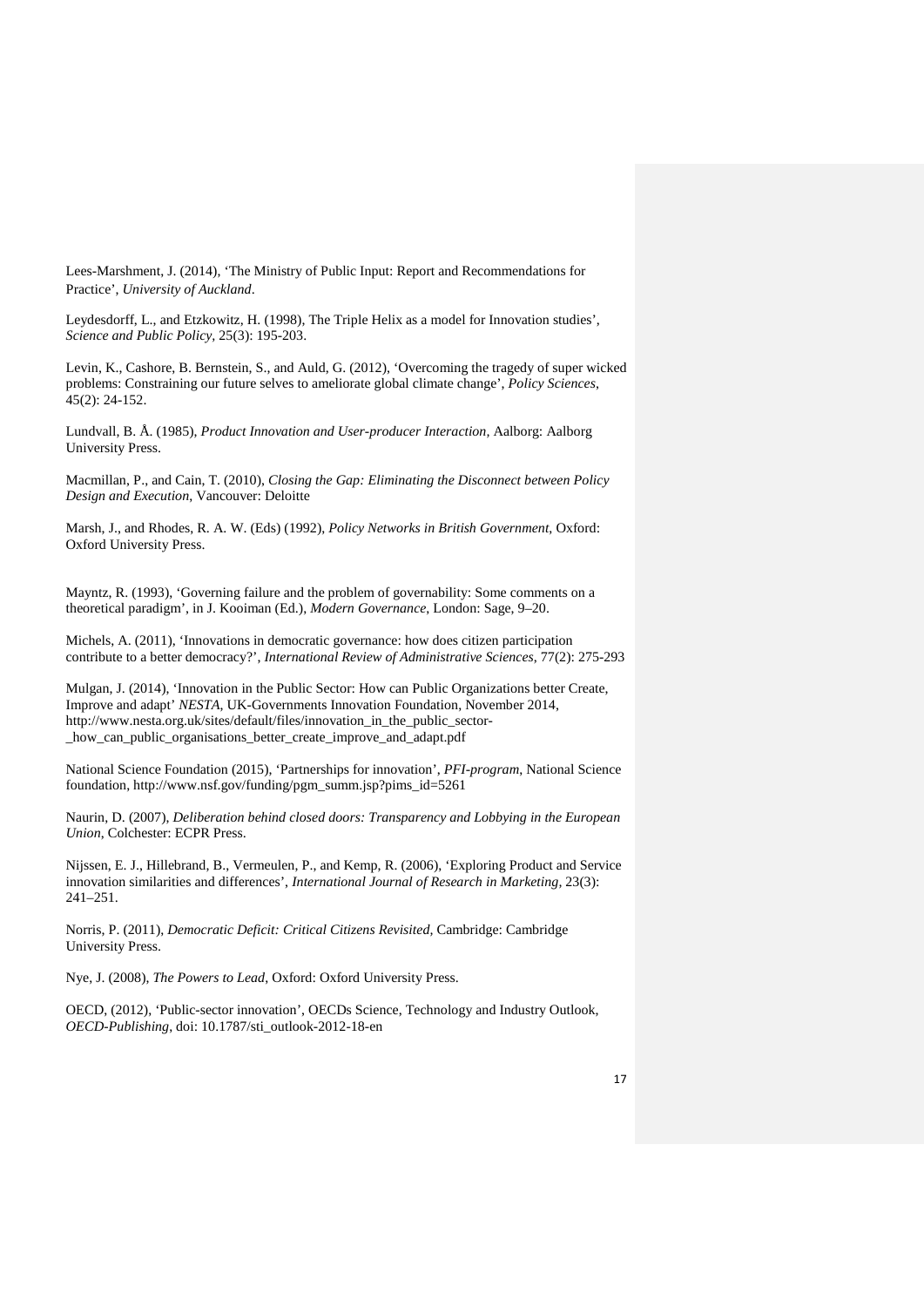OECD (2015), *Innovation Policies for Inclusive Growth*, OECD Publishing, Paris. DOI: http://dx.doi.org/10.1787/9789264229488-en

Osborne, S. P., and Brown, K. (Eds) (2005), *Managing Change and Innovation in Public Service Organizations*, New York: Routledge.

Osborne, S. (Ed) (2010), *The New Public Governance?,* New York: Routledge.

Osborne, S. P., and Brown, L. (Eds)(2013), *Handbook of Innovations in Public Services*, Cheltenham: Edward Elgar.

Osborne, D., and Gaebler, T. (1993), *Reinventing Government: How the Entrepreneurial Spirit is Transforming the Public Sector,* Reading, MA: Addison-Wesley.

Patashnik, E. (2003), 'After the public interest prevails: The political sustainability of policy reform', *Governance*, 16(2): 203-34.

Pierre, J., and Peters, B. G. (2000), *Governance, Politics and the State*, Basingstoke: Palgrave Macmillan.

Peters, B.G. (2001), *The Politics of Bureaucracy*, Londong: Routledge.

Pierre, J. (Ed.) (2000), *Debating Governance*, Oxford: Oxford University Press.

Pierson, P. (2000), 'Increasing returns, path-dependence, and the study of politics', *American Political Science Reiew*, 94(2): 251-67.

Pollitt, C. (2010), 'Public sector reforms during financial austerity', *Report to the Swedish Government*, Statskontoret-2010- om-den-offentlige-sektor- pdf.2.

Pollitt, C., and Hupe, P. (2011), Talking About Government. *Public Management Review*, *13*(5), 641–658. doi:10.1080/14719037.2010.532963

Pollitt, C., and Bouckaert, G. (2004), *Public Management Reforms,* Oxford: Oxford University Press.

Pollitt, C., and Bouckaert, G. *(*2012), 'Public management reform: A comparative analysis – New Public Management, Governance, and the Neo–Weberian state', *International Review of Administrative Sciences,* 78(1): 180-182.

Polsby, N. W. (1984), *Political institutions in America: The Politics of Policy initiation*, New Haven, CT: Yale University Press.

[Prokhovnik, R.](https://en.wikipedia.org/wiki/Raia_Prokhovnik) (2008), *Sovereignty: history and theory,* Exeter, Charlottesville, VA: Imprint Academic.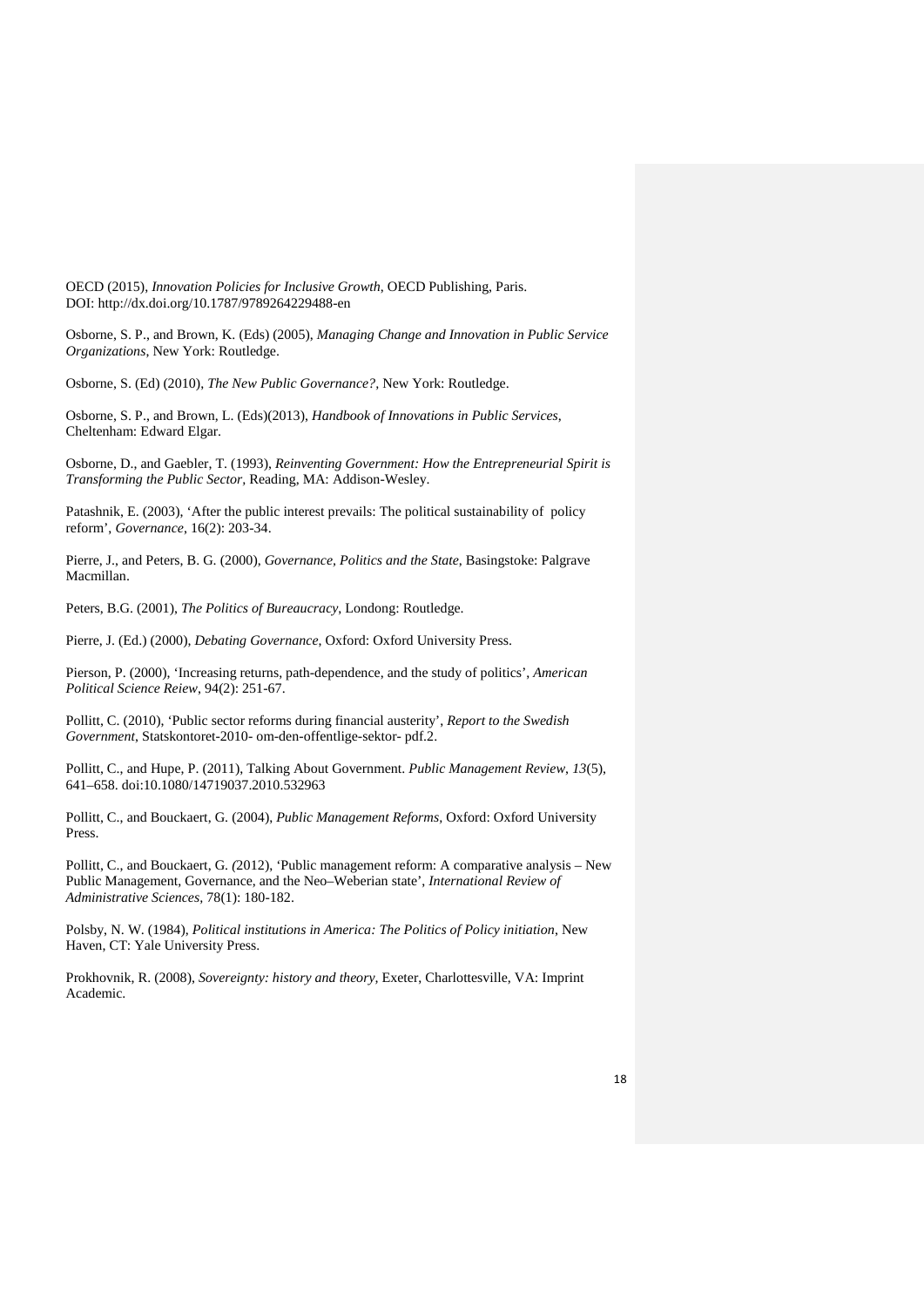Rahat, G. (2008), *The Politics of Regime Structure Change in Democracies: Israel in Comparative and Theoretical Perspective*, New York: State University of New York Press.

Roberts, N., and Bradley, R.T. (1991) 'Stakeholder collaboration and innovation: A study of public policy initiation at the state level', The journal of Applied behavioral Science, 27(1): 209-227.

Rogers, E. (1995), *Diffusion of Innovations*, New York: Free Press.

Rosanvallon, P. (2011) *Democratic Legitimacy. Impartiality, Reflexivity, Proximity*, Princeton: Princeton University Press.

Rosenau, J. N., and Czempiel, E-O. (Eds) (1992), *Governance without Government: Order and Change in World Politics*, Cambridge: Cambridge University Press.

Scharpf, F. W. (1994), 'Games real actors could play: Positive and negative coordination in embedded negotiations', *Journal of Theoretical Politics*, 6(1): 27–53.

Schumpeter, J. (1939), *Business Circles: A Theoretical, Historical and Statistical Analysis of the Capitalist Process*, New York: McGraw Hill.

Slaughter, A. M. (2001), *Global Government Networks, Global Information Agencies, and Disintegrated Democracy*, Harvard Law School, Public Law Working Paper, no. 18.

Smith, G. (2009), *Democratic Innovations*, Cambridge: Cambridge University Press.

Stoker, G. (2006), *Why Politics Matter: Making Democracy Work*, Basingstoke: Palgrave Macmillan.

Svara, J.H. (1998), 'The Politics-Administration Dichotomy Model as Aberration', *Public Administration Review,* 58(1): 51-58.

Svara, J.H. (2001), 'The myth of the dichotomy: Complementarity of politics and administration in the past and future'*, Public Administration Review*, 61(2): 176-183.

Sørensen, E., and Torfing, J. (2005), 'The democratic anchorage of governance networks', *Scandinavian Political Studies*, 28(3): 195–218.

Sørensen, E. (2006), 'Metagovernance: The changing role of politicians in processes of democratic governance', *American Review of Public Administration*, 36(1): 98-114.

Sørensen, E. (2012), 'Governance networks as a frame for inter-demoi participation and deliberation', *Administrative Theory & Praxis*, 34(4): 509-532

Sørensen, E., and Waldorff, S.B. (2014), 'Collaborative policy innovation', *The Innovation Journal*, 19(3), article 2: http://www.innovation.cc/scholarly-style/19\_3\_3\_amdam\_integrated-planlearn452m.pdf.

Sørensen, E. (2015), 'Enhancing policy innovation by redesigning representative democracy', *Politics & Policy*, Fast track: http://www.ingentaconnect.com/content/tpp/pap/pre-prints/content-PP\_072;jsessionid=1vank6pcmdsqp.alice